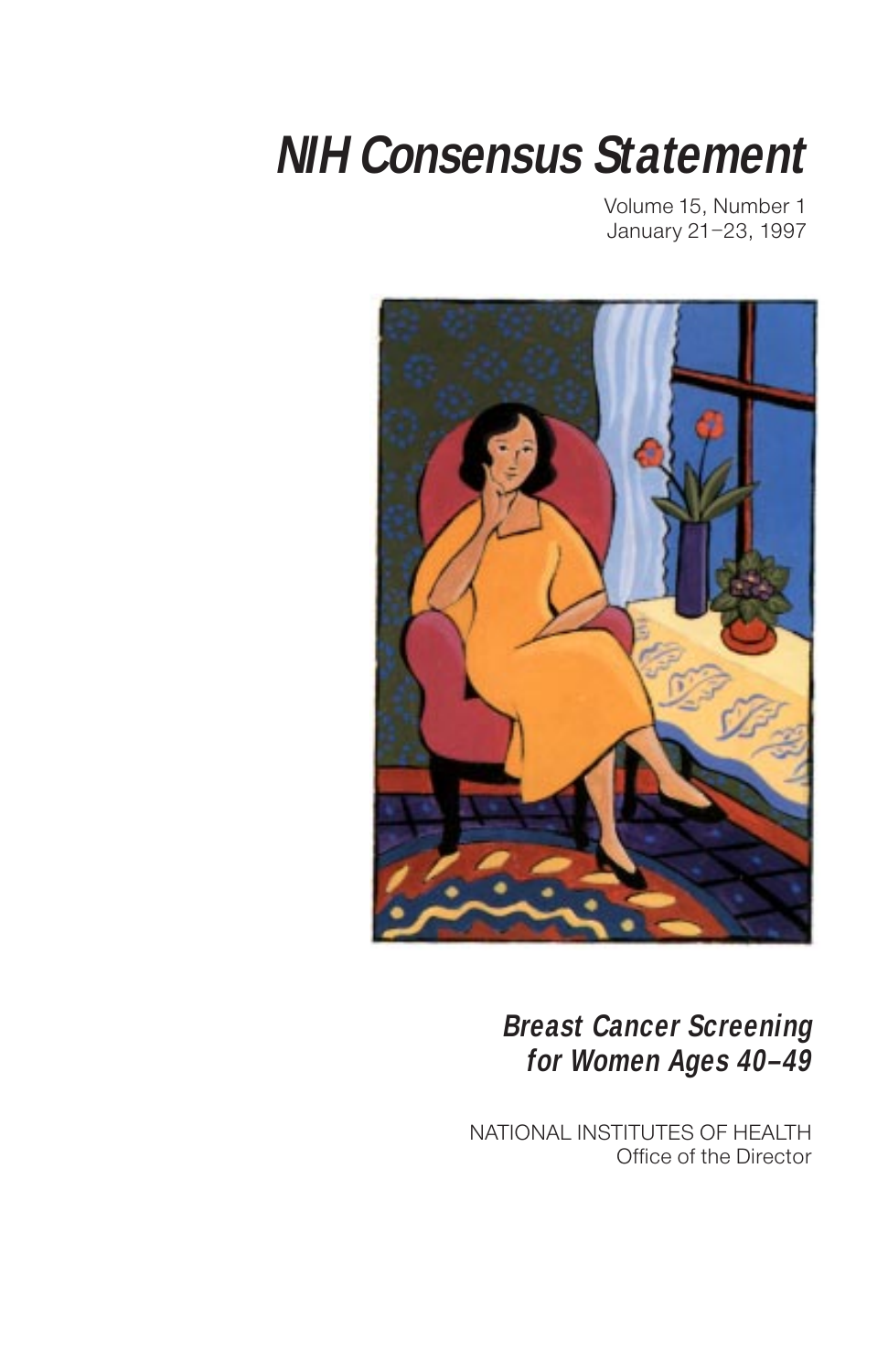### **About The NIH Consensus Development Program**

NIH Consensus Development Conferences are convened to evaluate available scientific information and resolve safety and efficacy issues related to a biomedical technology. The resultant NIH Consensus Statements are intended to advance understanding of the technology or issue in question and to be useful to health professionals and the public.

NIH Consensus Statements are prepared by nonadvocate, non-Federal panels of experts, based on (1) presentations by investigators working in areas relevant to the consensus questions during a 2-day public session, (2) questions and statements from conference attendees during open discussion periods that are part of the public session, and (3) closed deliberations by the panel during the remainder of the second day and morning of the third. This statement is an independent report of the consensus panel and is not a policy statement of the NIH or the Federal Government.

### **Reference Information**

For making bibliographic reference to this consensus statement, it is recommended that the following format be used, with or without source abbreviations, but without authorship attribution:

Breast Cancer Screening for Women Ages 40–49. NIH Consens Statement 1997 Jan 21–23; 15(1): 1–35.

### **Publications Ordering Information**

NIH Consensus Statements, NIH Technology Assessment Statements, and related materials are available by writing to the NIH Consensus Program Information Center, P.O. Box 2577, Kensington, MD 20891; by calling toll free 1-888-NIH-CONSENSUS (888-644-2667); or by visiting the NIH Consensus Development Program home page on the World Wide Web at http://consensus.nih.gov.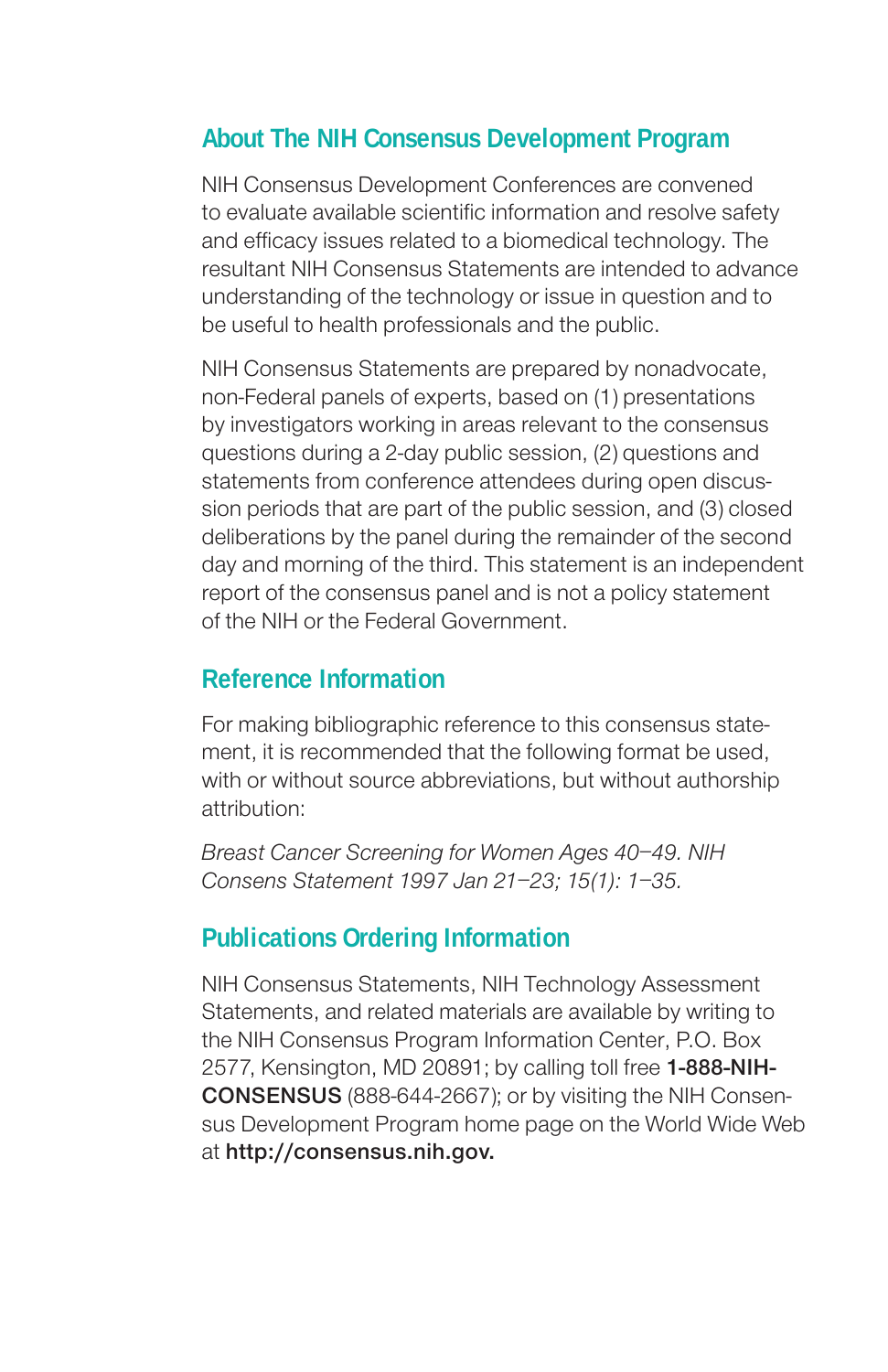

**Breast Cancer Screening for Women Ages 40–49**

This statement reflects the panel's assessment of medical knowledge available at the time the statement was written. Thus, it provides a "snapshot in time" of the state of knowledge on the conference topic. When reading the statement, keep in mind that new knowledge is inevitably accumulating through medical research.

> NATIONAL INSTITUTES OF HEALTH Office of the Director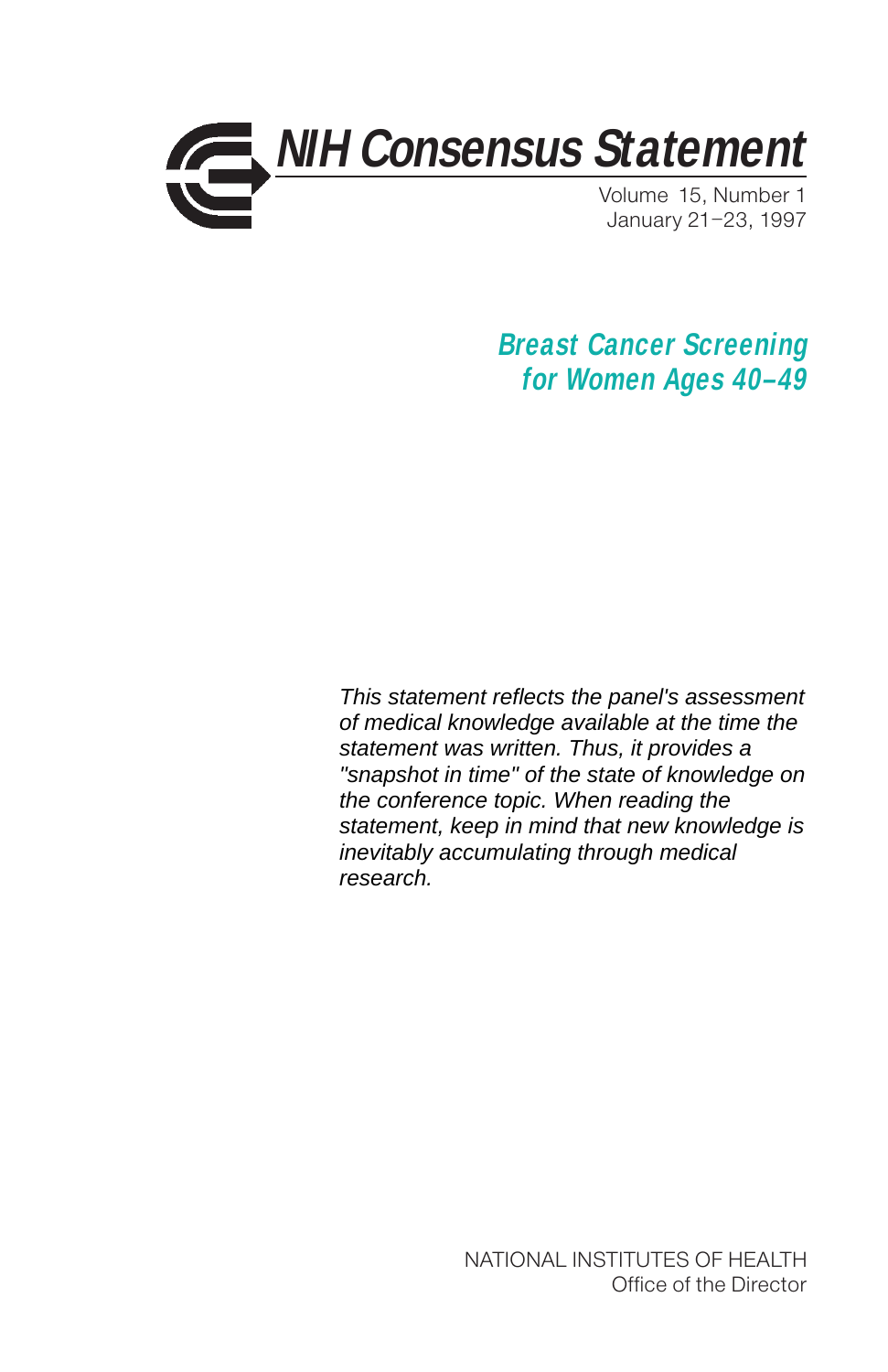# **Foreword**

The NIH Consensus Development Program, managed by the Office of Medical Applications of Research, is a unique technology assessment process in American medicine and is designed to produce a consensus statement at the end of a 3-day consensus conference. A consensus statement is a thoughtful and thorough data-driven synthesis of the current science based on a comprehensive review of the existing peerreviewed medical literature, a series of state-of-the-art scientific presentations, and public testimony. The resulting statement helps to advance and clarify the field of science it addresses and provides an important and useful public health message.

The existence of controversy is a major criterion for determining the need to conduct an NIH consensus development conference. In such circumstances, there may be times when a panel cannot reach a consensus, or when the panel's consensus is that there is no consensus. All NIH consensus panels are offered the opportunity to make a minority statement if a consensus cannot be obtained. In the previous 102 consensus conferences held by NIH over the past 20 years, this has happened on only two occasions.

This NIH Consensus Statement on Breast Cancer Screening for Women Ages 40–49 contains a minority report. While a consensus was initially achieved by the entire panel at the end of the consensus conference, 2 of the 12 panel members subsequently differed on specific issues in the draft document in the weeks that followed and, ultimately, did not agree entirely with the majority statement.

The panel members writing the majority report took into consideration the risks versus the benefits of mammography and did not think that the data supported a recommendation for universal mammography screening for all women in their forties. The authors of the minority report believed the risks to be overemphasized by the majority and concluded that the data did support a recommendation for mammography screening for all women in this age group. The entire panel did agree that women and their health care providers should be provided information on these issues upon which to base their decisions. Additionally, all panelists agreed that for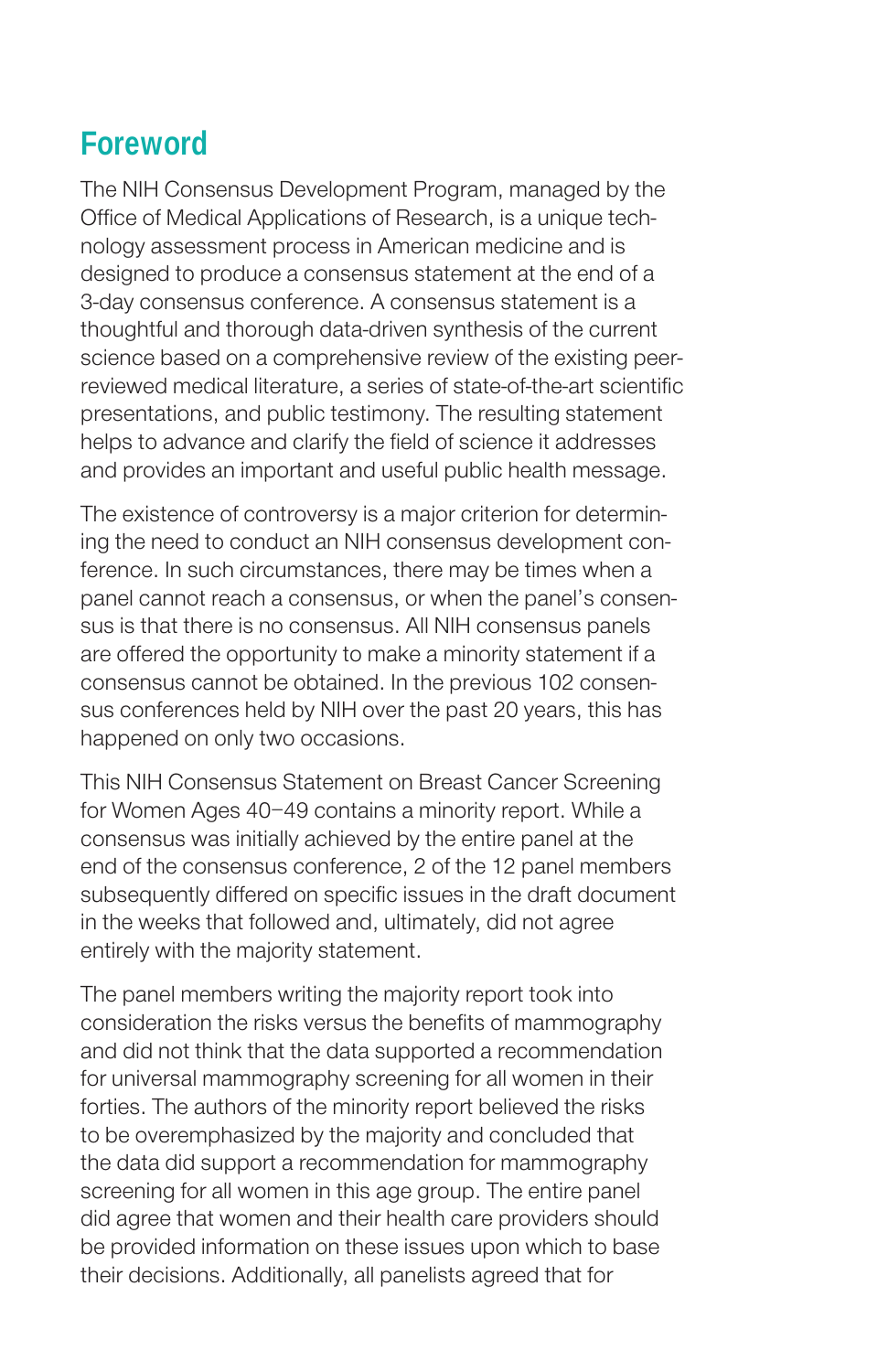women in their forties who choose to have mammography, the costs of mammograms should be reimbursed by third-party payors or covered by health maintenance organizations.

It is in the spirit of providing all views on this controversial topic that both majority and minority statements are presented.

> John H. Ferguson, M.D. **Director** Office of Medical Applications of Research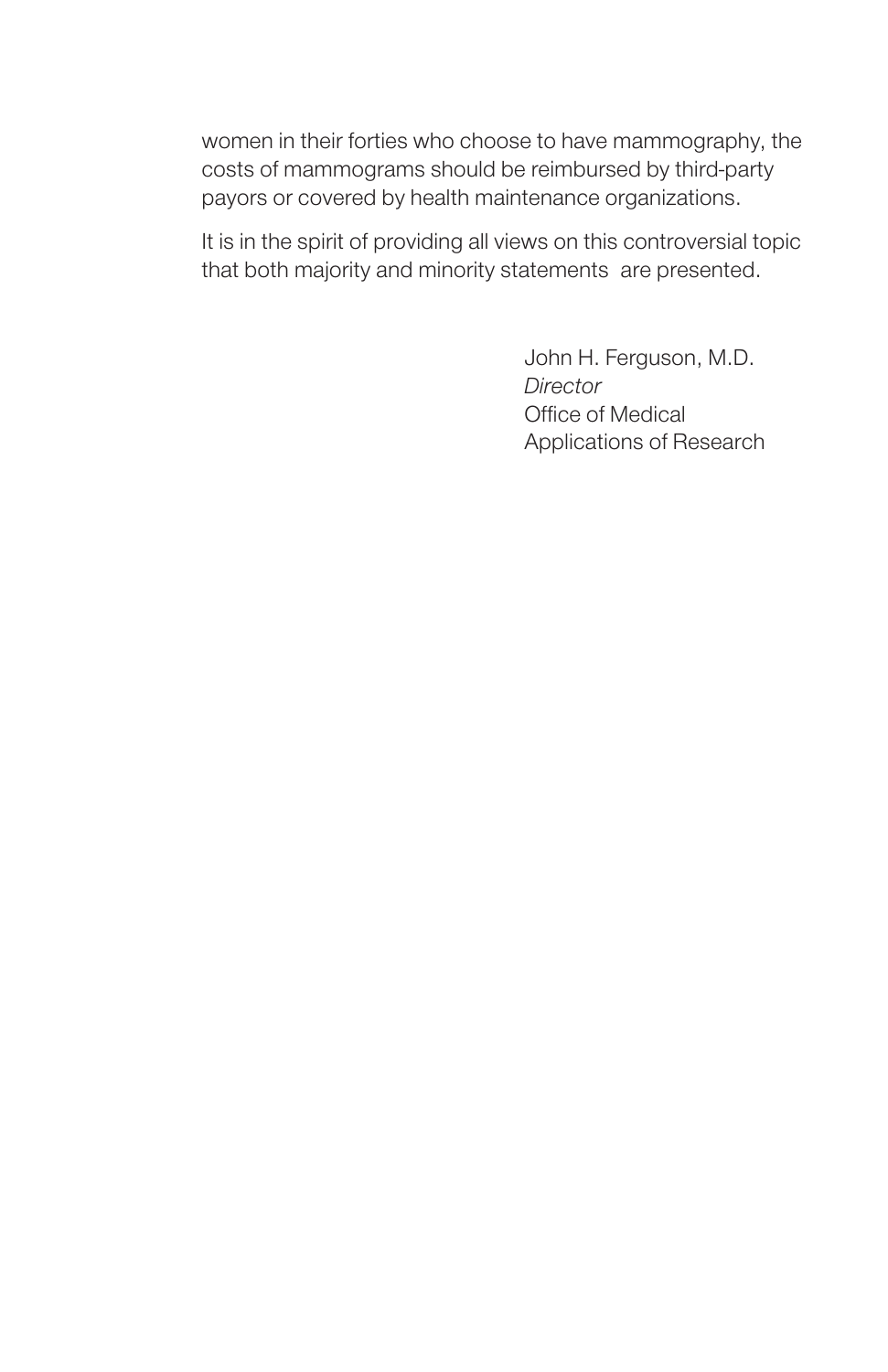# **Abstract**

# **Objective**

To provide health care providers, patients, and the general public with a responsible assessment of currently available data regarding the effectiveness of mammography screening for women ages 40–49.

### **Participants**

A non-Federal, nonadvocate, 12-member panel representing the fields of oncology, radiology, obstetrics and gynecology, geriatrics, public health, and epidemiology and including patient representatives. In addition, 32 experts in oncology, surgical oncology, radiology, public health, and epidemiology presented data to the panel and to a conference audience of 1,100.

### **Evidence**

The literature was searched through Medline and an extensive bibliography of references was provided to the panel and the conference audience. Experts prepared abstracts with relevant citations from the literature. Scientific evidence was given precedence over clinical anecdotal experience.

### **Consensus Process**

The panel, answering predefined questions, developed its conclusions based on the scientific evidence presented in open forum and the scientific literature. The panel composed a draft statement that was read in its entirety and circulated to the experts and the audience for comment. Thereafter, the panel resolved conflicting recommendations and released a revised draft statement at the end of the conference. The final statement with a minority report was completed within several weeks after the conference.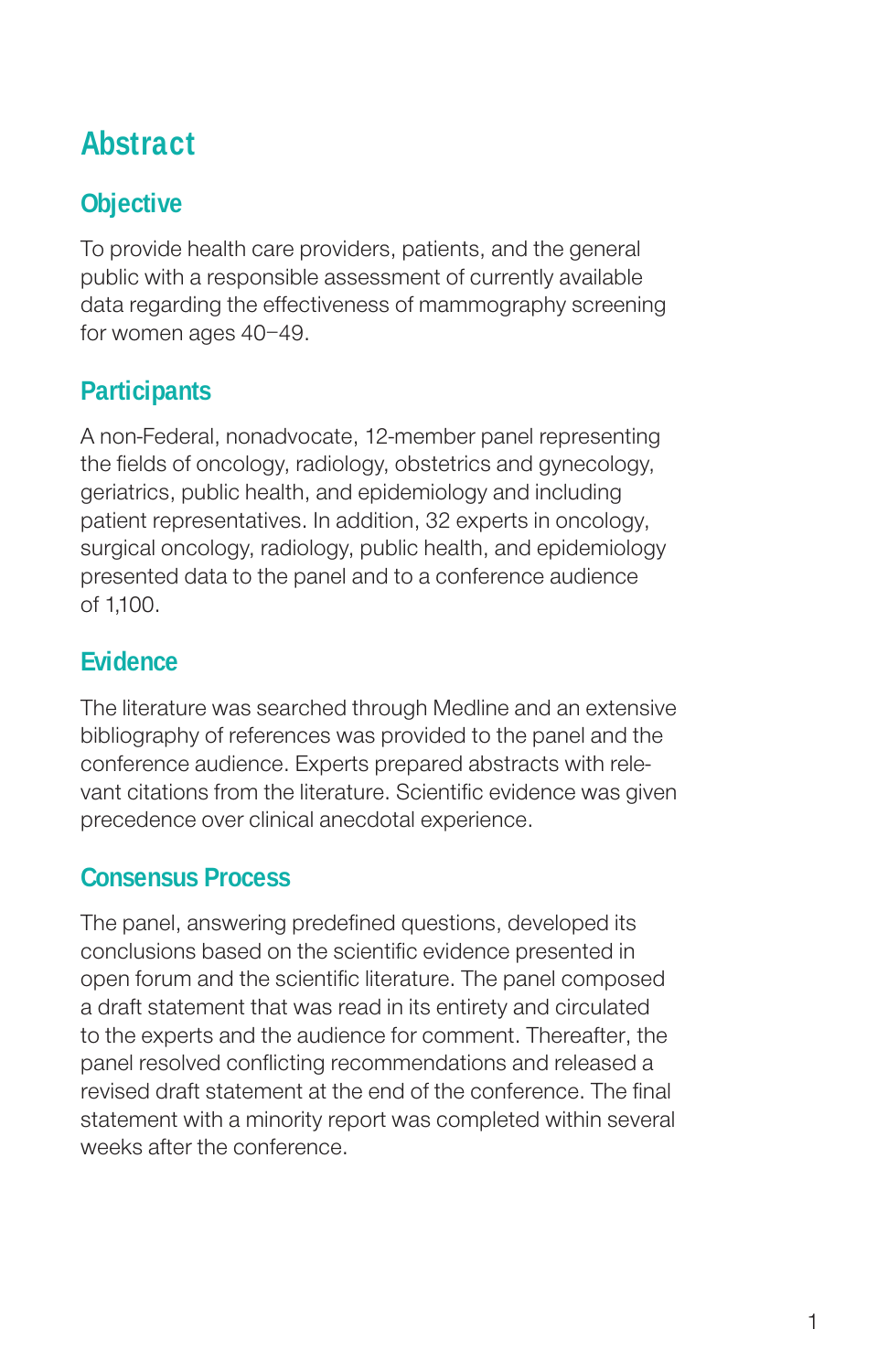### **Conclusions**

The Panel concludes that the data currently available do not warrant a universal recommendation for mammography for all women in their forties. Each woman should decide for herself whether to undergo mammography. Her decision may be based not only on an objective analysis of the scientific evidence and consideration of her individual medical history, but also on how she perceives and weighs each potential risk and benefit, the values she places on each, and how she deals with uncertainty. However, it is not sufficient just to advise a woman to make her own decision about mammograms. Given both the importance and the complexity of the issues involved in assessing the evidence, a woman should have access to the best possible relevant information regarding both benefits and risks, presented in an understandable and usable form. Information should be developed for women in their forties regarding potential benefits and risks to be provided to enable each woman to make the most appropriate decision. In addition, educational material to accompany this information should be prepared that will lead women step by step through the process of using such information in the best possible way for reaching a decision. For women in their forties who choose to have mammography performed, the costs of the mammograms should be reimbursed by third-party payors or covered by health maintenance organizations so that financial impediments will not influence a woman's decision. Additionally, a woman's health care provider must be equipped with sufficient information to facilitate her decisionmaking process. Therefore, educational material for physicians should be developed to assist them in providing the guidance and support needed by the women in their care who are making difficult decisions regarding mammography. The two panel members writing a minority report believed the risks of mammography to be overemphasized by the majority and concluded that the data did support a recommendation for mammography screening for all women in this age group and that the survival benefit and diagnosis at an earlier stage outweigh the potential risks.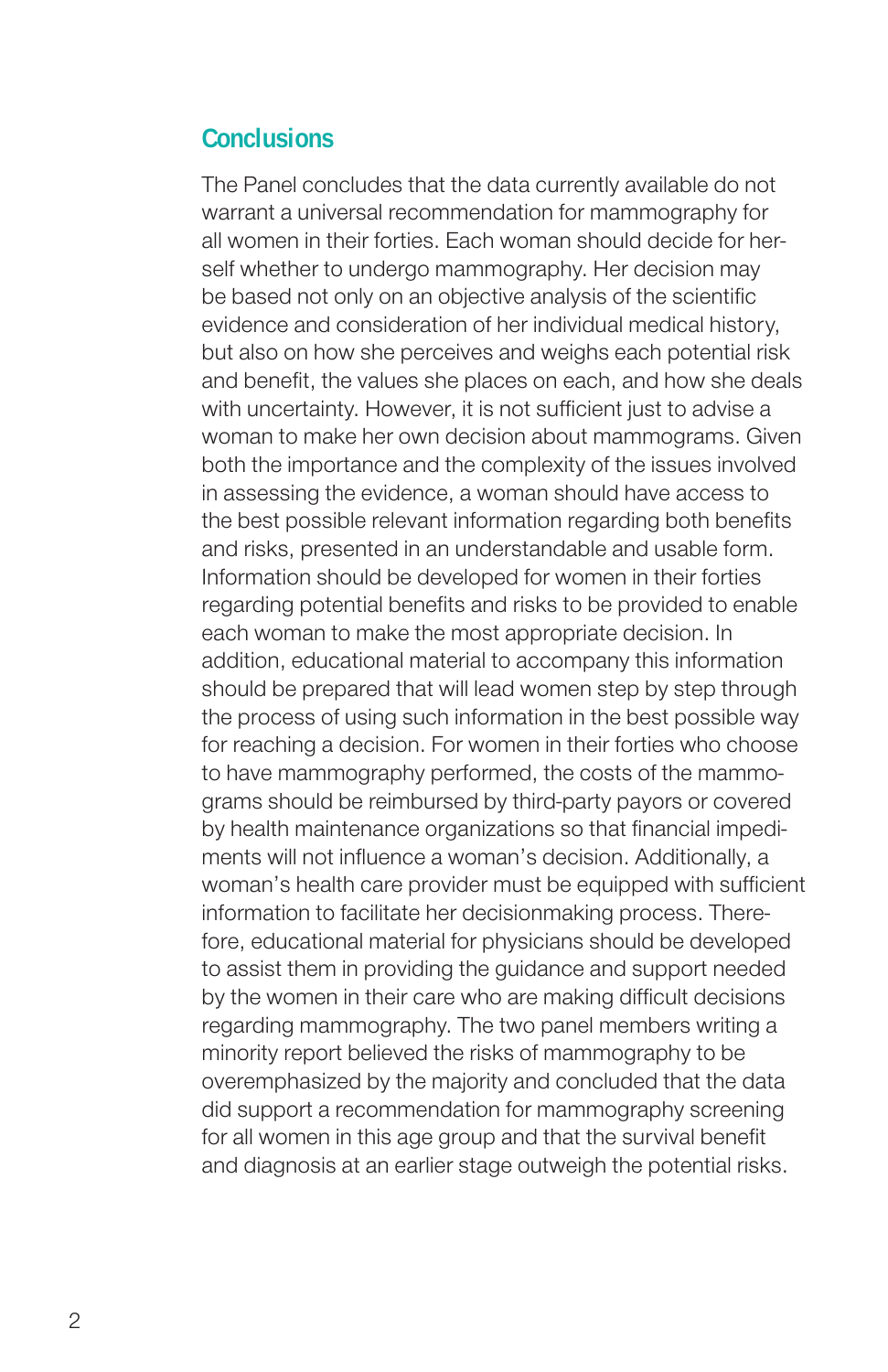# **Introduction**

Breast cancer is the single leading cause of death for women ages 40–49 in the United States. A 40-year-old woman has a 2 percent chance of being diagnosed with invasive breast cancer or ductal carcinoma in situ in the next 10 years, and her chance of dying from breast cancer during this decade is 0.3 percent. In addition to morbidity and mortality from breast cancer itself, a toll is taken by the emotional impact of both the disease and its treatment and by the fear engendered from the threat of developing the disease.

To what extent can early detection through mammographic screening reduce the impact of breast cancer in women in their forties, and what risks may be associated with mammography in this age group? Although nonrandomized observational data on women screened with mammography have been reported, the benefits and risks of mammography screening for women in their forties can be validly assessed only by analyzing results obtained from clinical trials in which women are randomly assigned to be screened or not screened. A number of randomized clinical trials in 50- to 69-year-old women have shown clearly that early detection of breast cancer by mammography at regular intervals, with and without clinical breast examination (CBE), reduces breast cancer mortality by about one-third. However, the results have not been as clear for women ages 40–49. Internationally, experts have continued to examine data regarding the use of mammography in this age group. Results of several trials in different countries have been updated recently with longer periods of observation.

To address this issue and to examine newly available data from both observational studies and randomized trials, the National Cancer Institute, together with the Office of Medical Applications of Research of the National Institutes of Health, convened a Consensus Development Conference on Breast Cancer Screening for Women Ages 40–49. The conference was cosponsored by the National Institute on Aging, the Office of Research on Women's Health of the NIH, and the Centers for Disease Control and Prevention. Following a day and a half of presentations by experts in the relevant fields and discussion from the audience, an independent consensus panel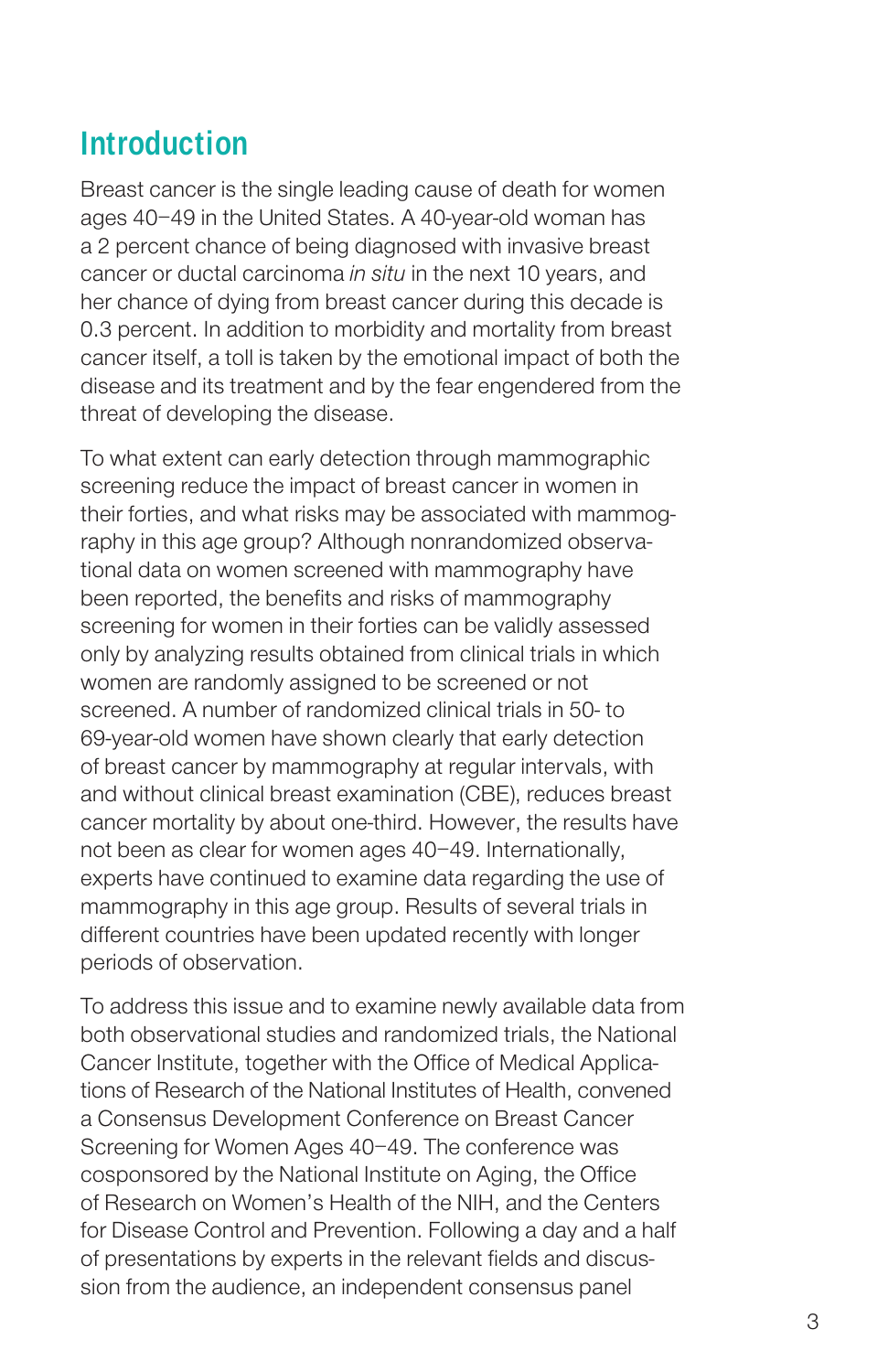composed of specialists and generalists (including epidemiologists, statisticians, radiologists, oncologists), representatives from the public, and other experts, considered the evidence and formulated a consensus statement in response to the following five predefined questions:

- Is there a reduction in mortality from breast cancer due to screening women ages 40–49 with mammography, with or without physical examination? How large is the benefit? How does this change with age?
- What are the risks associated with screening women ages 40–49 with mammography, and with physical examination? How large are the risks? How do they change with age?
- Are there other benefits? If so, what are they? How do they change with age?
- What is known about how the benefits and risks of breast cancer screening differ based on known risk factors for breast cancer?
- What are the directions for future research?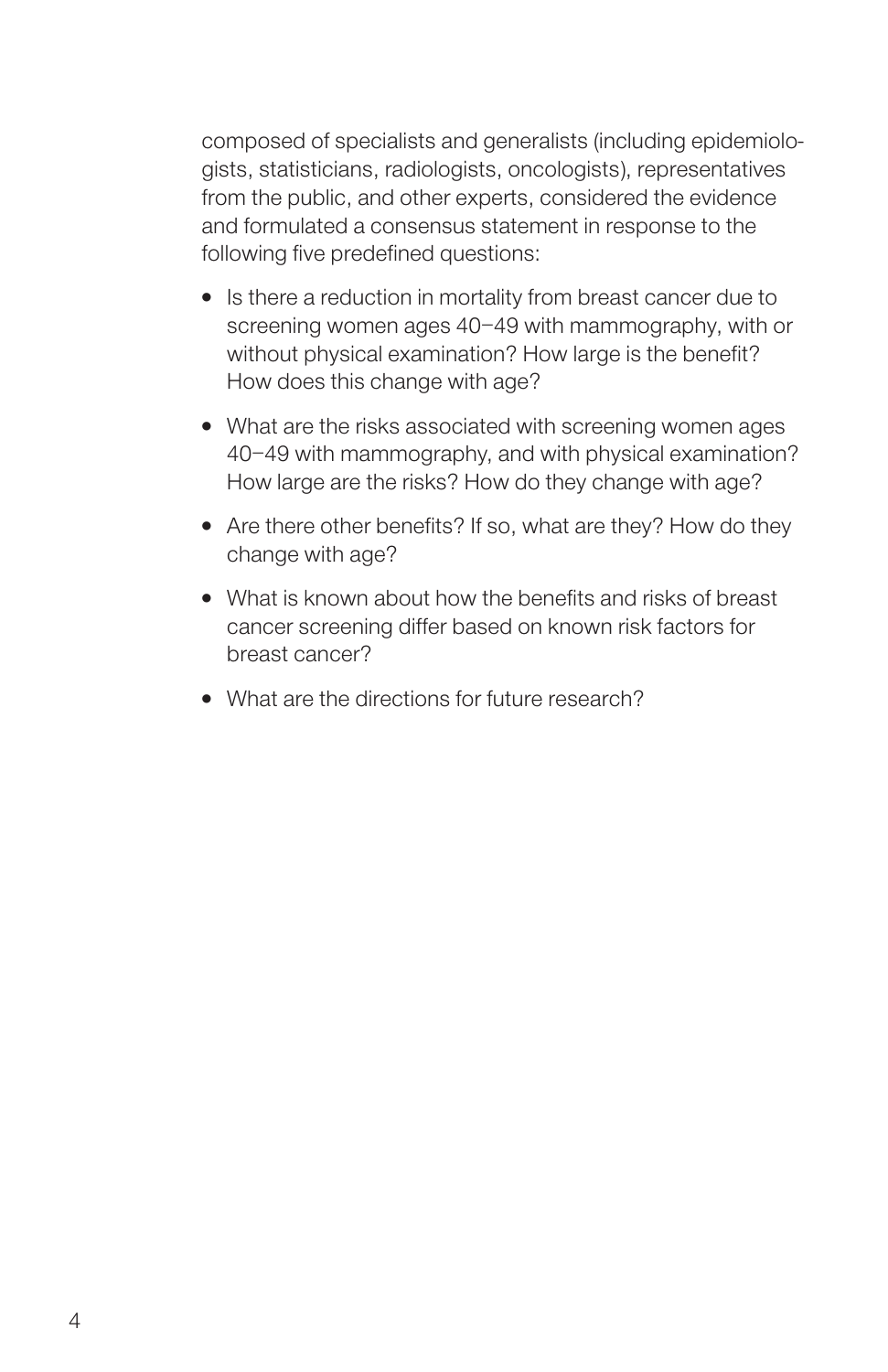### **Is There a Reduction in Mortality From Breast Cancer due to Screening Women Ages 40–49 With Mammography, With or Without Physical Examination? How Large Is the Benefit? How Does This Change With Age?**

Information regarding the usefulness of screening procedures is provided by randomized controlled trials (RCTs) in which participants are randomly assigned to receive or not receive screening. Currently available data from eight RCTs in different countries that included women ages 40–49 have been used to examine the effect of screening mammography on breast cancer mortality. Such studies must include long-term followup in order to account for the variable course of breast cancer and to examine the ultimate benefit—a reduction in mortality from breast cancer. In fact, the benefit of reduced breast cancer mortality in the summary of these studies is about half that seen in women ages 50–69. About twice as much followup time is needed to see the benefits.

These trials were begun between 1963 and 1982. On the basis of a summary of data from these RCTs, there is no statistically significant difference in breast cancer mortality within 7 years after screening is initiated, between women randomized to receive or not receive screening. Summary data in five of eight RCTs show a trend toward reduced breast cancer mortality only after a followup of 10 or more years, with the decrease estimated at 16 percent (with confidence intervals from 2 percent to 28 percent). In the RCTs, many of the women began mammography while they were in their late forties, and continued to have mammography after age 50. Consequently, one cannot determine if the women who benefited from mammography in these studies showed this benefit because of breast cancer diagnosis following mammographic screening performed after age 50.

Based on meta-analyses of the RCTs, regular screening of 10,000 women ages 40–49 would result in extension of the lives of 0–10 women. About 2,500 women would have to be screened regularly in order to extend 1 life. For those women whose survival is extended, the length of life extension is not known.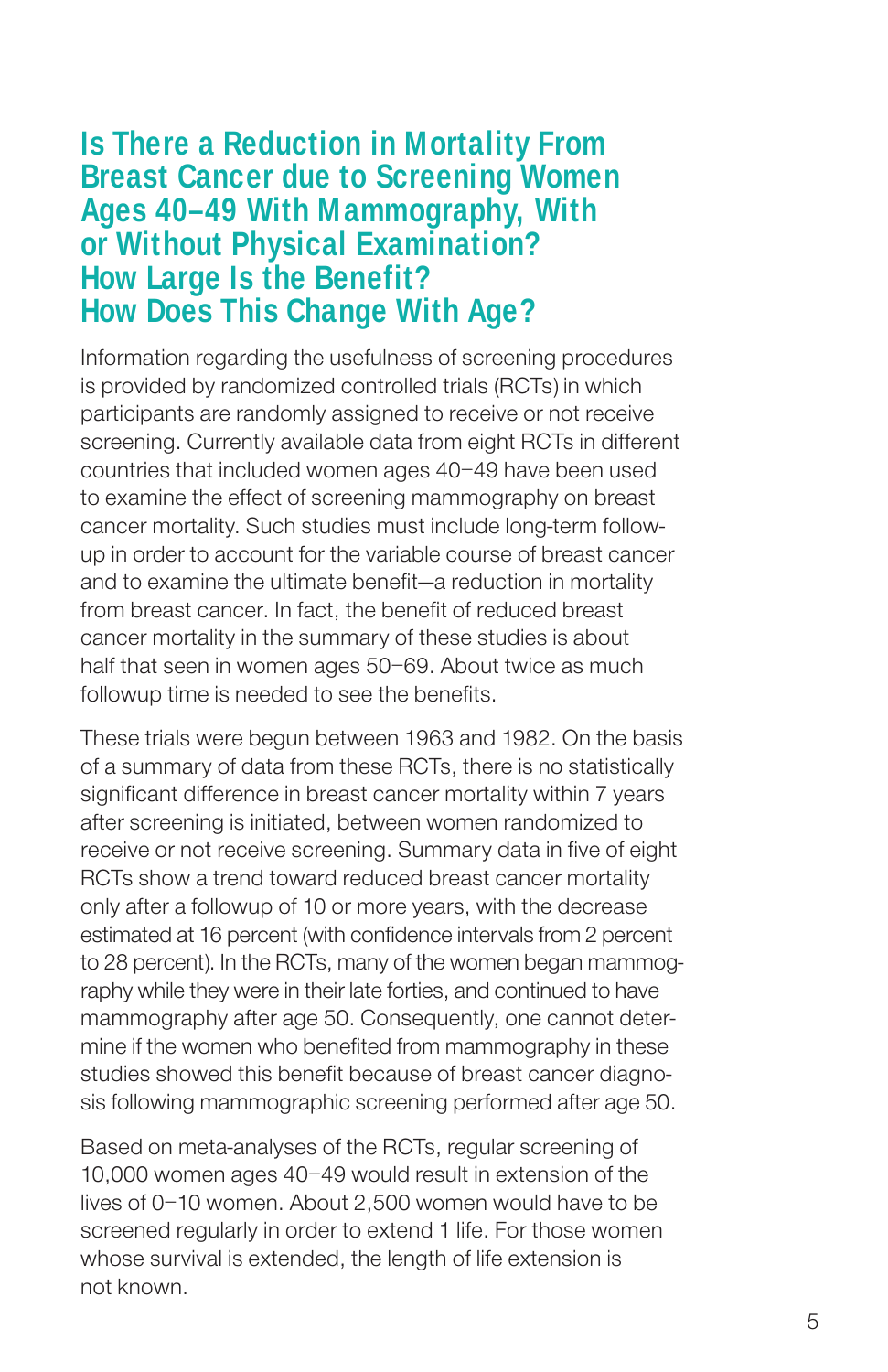The magnitude of the benefit seen in the RCTs may be underestimated for several reasons. None of these trials except one was specifically designed to study women in their forties. In all the trials, some women assigned to screening were not screened, and some assigned to the control group obtained screening outside the trial. Trials varied in the length of the screening interval used, ranging from 1 to 2 years, which may be too long to detect fast-growing cancers before they become clinically evident. Finally, current mammographic technology has improved in the past 15 years from that used in the RCTs initiated between 1963 and 1982. Many of the same factors operate in RCTs of women ages 50–69 years, so that the benefits could also have been underestimated in older women.

The incidence of breast cancer approximately doubles from ages 40–44 to 45–49. This increased incidence suggests that any benefit of mammography in women ages 40–49 may be greater for women in their late forties. Because a disproportionate number of women in the screening phase of these trials were in their late forties, it is difficult to assess the relative benefits of mammography for the younger women within the 40- to 49-year-old group compared with the older women.

In addition to RCTs, uncontrolled case series comparing women with mammographically detected breast cancer with women with clinically detected cancers show that mammography finds breast cancers at an earlier stage. Earlier stage cancers generally have better prognoses. However, it is not necessarily valid to conclude that screening mammography results in fewer breast cancer deaths, because screening selectively identifies women with slow-growing cancers whose prognosis is better, regardless of treatment. Detection at an earlier stage is relevant only if it can be shown in a randomized study that fewer deaths occur in a screened population than in a comparable unscreened control population.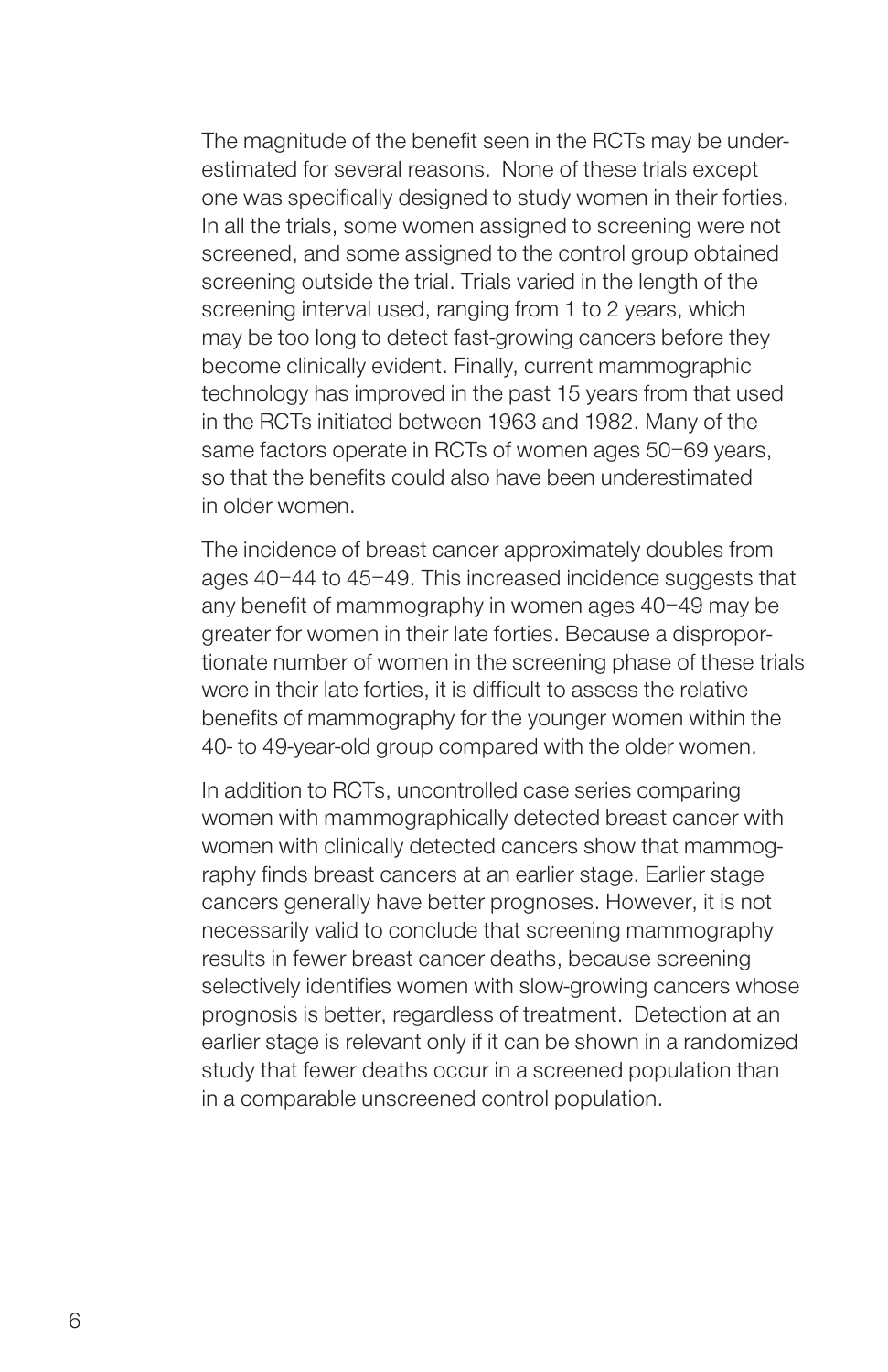## **What Are the Risks Associated With Screening Women Ages 40–49 With Mammography, and With Physical Examination? How Large Are the Risks? How Do They Change With Age?**

Understanding the nature and magnitude of risks is important to both primary care providers and women making informed decisions about breast cancer screening. Critical issues include the following: risks associated with false-negative examinations, additional diagnostic testing induced by falsepositive examinations, psychosocial consequences of abnormal examinations, potential risk of overtreatment of low-risk or in situ cancers, and potential risk from radiation exposure.

### **False-Negative Mammograms**

Up to one-fourth of all invasive breast cancers are not detected by mammography in 40- to 49-year-olds, compared with onetenth of cancers in 50- to 69-year-olds. Women with these cancers may be harmed if their diagnosis or treatment is delayed because of a normal, or false-negative, mammogram. Professional and public education as well as disclaimers on mammography reports have increased the awareness of this problem in women with clinical symptoms, but more attention should be given to the issue in screened women.

### **False-Positive Mammograms**

Many mammographic abnormalities may not be cancer, but will prompt additional testing and anxiety. Approximately 10 percent of all screening mammograms are read as abnormal, each of which will prompt the performance of an average of two additional diagnostic tests such as diagnostic mammography, ultrasound, needle aspiration, core biopsy, or surgical biopsy. Given the lower incidence of breast cancer in 40- to 49-year-old women compared with that in older women, falsepositive examinations are more common in younger women and the proportion of true-positive examinations increases with increasing age. As many as 3 out of 10 women who begin annual screening at age 40 will have an abnormal mammogram during the next decade. For women ages 40–49 undergoing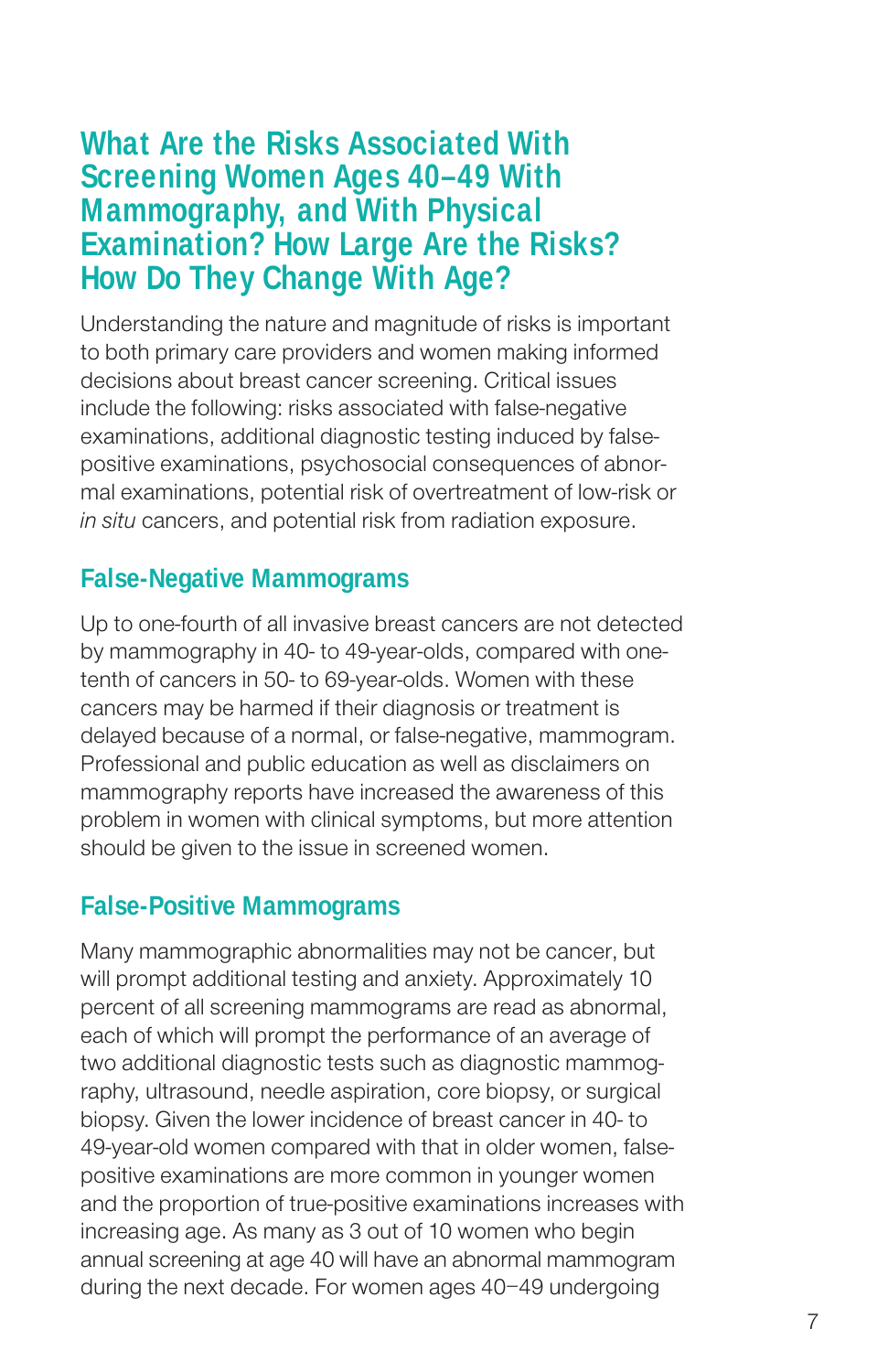breast biopsy for mammographic findings, only half as many cancers are diagnosed compared with women ages 50–69. For every eight biopsies performed in the younger age group, one invasive and one in situ breast cancer are found.

### **Psychosocial Consequences**

There is concern that women having abnormal mammograms—both true-positive and false-positive—experience psychosocial sequelae, including anxiety, fear, and inconvenience. Additional information is needed on whether experiencing a false-positive mammogram may affect subsequent willingness to undergo future screening mammography at ages when it is of greatest benefit.

### **Low-Risk Cancer and Ductal Carcinoma In Situ**

Not all women diagnosed with breast cancer by mammographic screening are helped by early detection. Some have slowly growing cancers that may be successfully treated when discovered later. Some cancers that might be detected in women in their forties are so slow growing that they could be detected by mammograms after age 50 and treated at that time. Earlier detection may cause additional months or years of cancer-related anxiety, affecting personal and workplace relationships, as well as insurance coverage.

Ductal carcinoma in situ (DCIS) is frequently diagnosed in mammographically screened women ages 40–49. DCIS is a heterogeneous entity for which the natural history, clinical significance, prognostic factors, and treatment are uncertain. Because some cases of DCIS may not progress to invasive cancer, a risk of overtreatment exists.

### **Radiation Exposure**

The risk of radiation-induced breast cancer has long been a concern to mammographers and has driven the efforts to reduce the radiation dose per examination. Radiation has been shown to cause breast cancer in women, and the risk is proportional to dose. The younger the woman at the time of exposure, the greater her lifetime risk for breast cancer.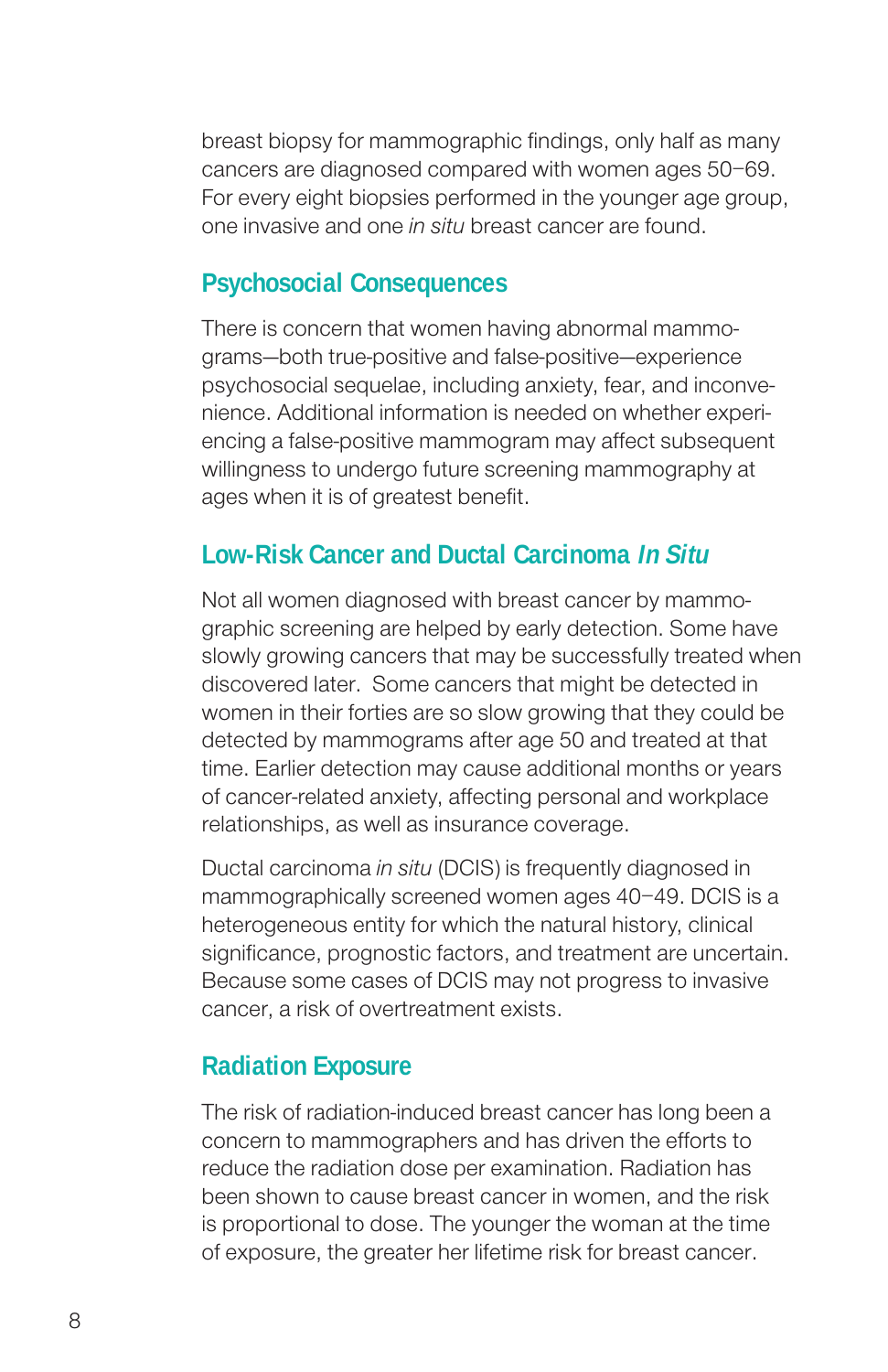Radiation-related breast cancers occur at least 10 years after exposure. However, breast cancer as a result of the radiation dose associated with mammography has not been demonstrated. Radiation from yearly mammograms during ages 40– 49 has been estimated as possibly causing 1 additional breast cancer death per 10,000 women. However, this estimate is based on statistical models from epidemiological studies of high-dose exposures, and the actual risk at the lower doses associated with mammography could range from much higher than one, to nonexistent. Women with inherited or acquired defects in DNA repair mechanisms may have a different susceptibility to the effects of radiation.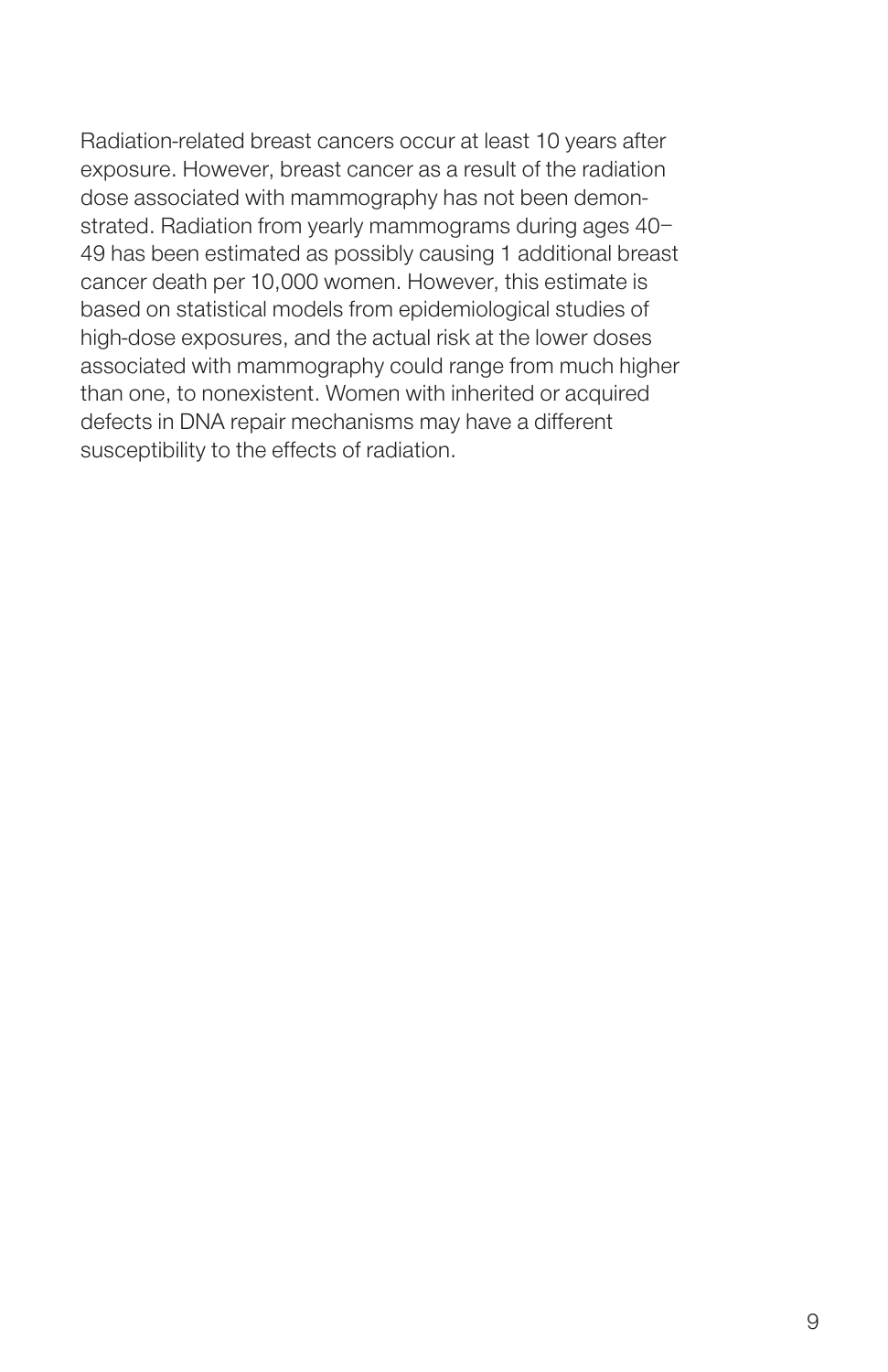# **Are There Other Benefits? If So, What Are They? How Do They Change With Age?**

Additional benefits from screening women ages 40–49 may include earlier detection and increased compliance. Data from several studies suggest that the average size of newly diagnosed breast cancer is decreasing and the proportion of stages 0 and I cancers (i.e., DCIS and small invasive breast cancer) is increasing due to mammographic screening in women ages 40–49. The increased detection of DCIS may prove beneficial if it leads to a subsequent decrease in the incidence of invasive cancer. This increased detection and treatment of early-stage cancer or premalignant changes could be consistent with a reduction in breast cancer mortality appearing only after 10 years following the initiation of screening.

The diagnosis of breast cancer at a smaller size or earlier stage will allow a woman more choice in selecting among various treatment options. For example, more women with cancer detected by mammography have the option of lumpectomy, rather than mastectomy, compared with women whose cancers are detected by palpation. Studies also show that the rate of axillary dissection or chemotherapy may be reduced among women who have smaller or earlier stage cancer. This choice in type of treatment allows a woman a measure of control over treatment decisions. The value of this benefit must be individually assessed.

Bringing women into screening programs at a younger age could provide an earlier opportunity for patient education and increase their access to, and utilization of, health care. However, there is no information on whether initiating mammographic screening at age 40 would increase or decrease screening compliance in later years.

Women with true-negative mammogram screening tests may benefit from reassurance that they do not have breast cancer. However, the reassurance value of a true-negative screen has not been studied and is complicated by the fact that it is not possible to distinguish true negatives from false negatives without additional testing.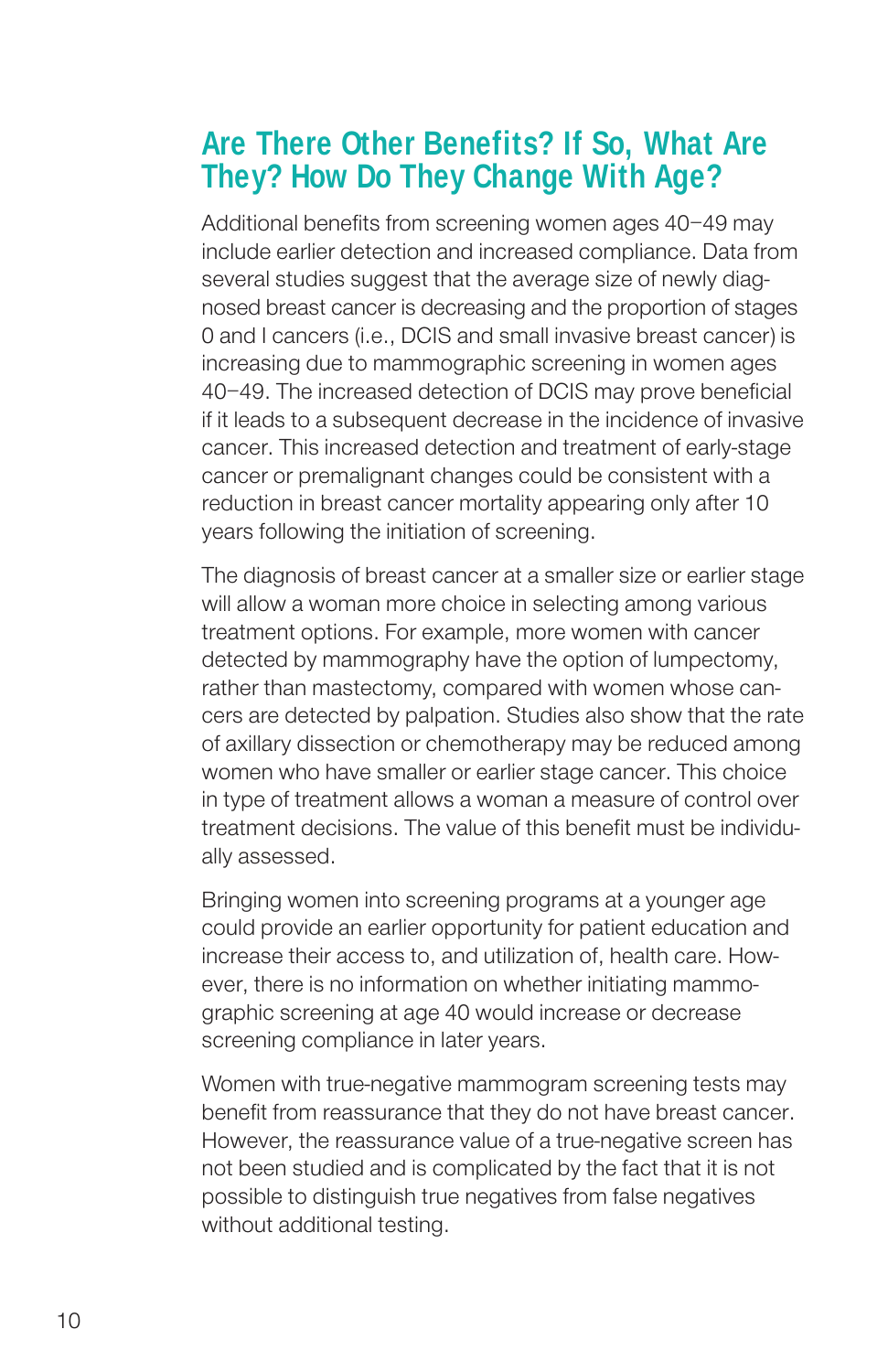### **What Is Known About How the Benefits and Risks of Breast Cancer Screening Differ Based on Known Risk Factors for Breast Cancer?**

Although much is known about risk factors for breast cancer incidence and mortality, little is known about the effects of screening in high-risk subgroups. Known risk factors include family history of breast cancer, having no children, and having a first birth after age 30. None of the RCTs of breast cancer screening for women in their forties has examined the effect of screening on the mortality of women in any of the high-risk subgroups. Most of these trials included only white women. Although the incidence of breast cancer is the same for African-American women and white women in their forties, African-American women have a 50 percent higher breast cancer mortality rate than white women in this age group. An outreach screening program enrolling a large number of women from minority groups has reported some ethnic or racial differences in cancer detection rates from false-positive mammograms. In particular, Hispanic and Native-American women have higher false-positive rates than white women in their forties. A practice-based screening program including women ages 40–49 found a higher cancer detection rate and a lower false-positive rate for women with a family history of breast cancer.

### **What Are the Directions for Future Research?**

There are insufficient data to address several aspects of screening mammography. Although the focus of this conference has been specifically on women ages 40–49, future research should examine the effects of mammography for all ages at risk. Age is a continuum; although one can use an artificial cutoff of 50 as an approximation of the age of menopause and its associated biologic changes, age should be studied as a continuum. The ongoing UK-AGE and Eurotrials may add valuable information on benefits and risks of screening specifically in this age group.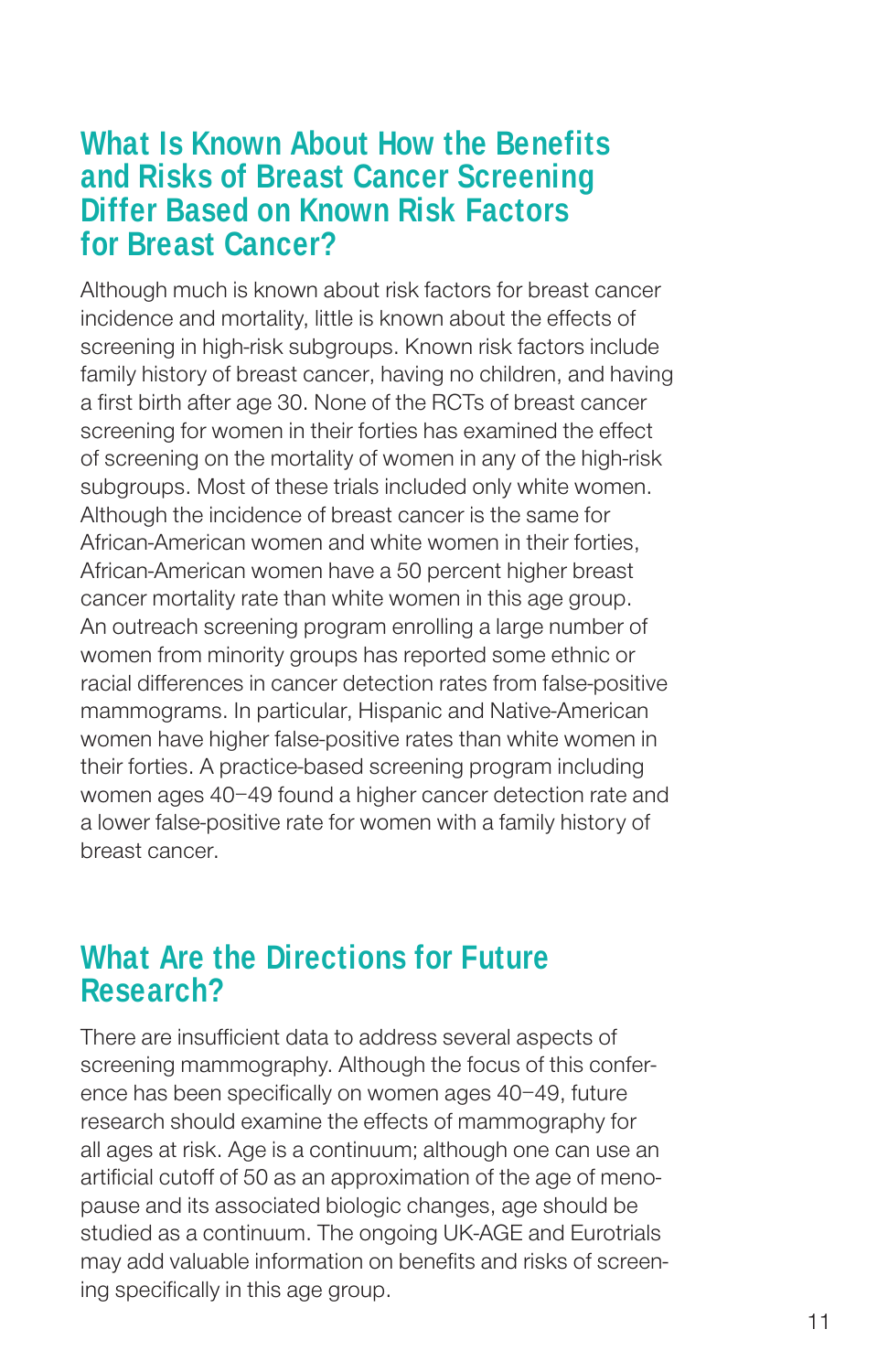Most of the following research questions should be answered for women of all ages:

- What is the optimum screening interval for women of various ages?
- How much of the mortality benefit found in the RCTs among women ages 40–49 can be explained by factors other than mammographic screening, for example, by screening at later age or improved treatment?
- How does the mortality reduction for women depend on the age at which screening mammography begins?
- Will women receive more or less radiation therapy or chemotherapy because of early detection of breast cancer? What are the consequences of these treatments?
- What are the psychosocial benefits and risks of mammography?
- Would initiating mammographic screening at age 40 increase screening compliance in later years? Would it provide an opportunity for education regarding prevention services and use of health care?
- Does the benefit or risk of mammography differ by race or ethnicity? If the benefit is less, are there adjunctive measures that could improve the benefit and risk ratio? Given the high mortality from breast cancer in African-American women, specific research attention should be given to the potential benefits and risks for African-American women in their forties. More information is also needed on the effectiveness of mammography in other racial or ethnic groups including Native Americans, Hispanics, and Asians.
- Is there a relationship between known risk factors for breast cancer incidence and the effectiveness of mammography?
- Does the effectiveness of mammography differ between premenopausal and postmenopausal women?
- How does estrogen replacement therapy affect the sensitivity and specificity of mammography?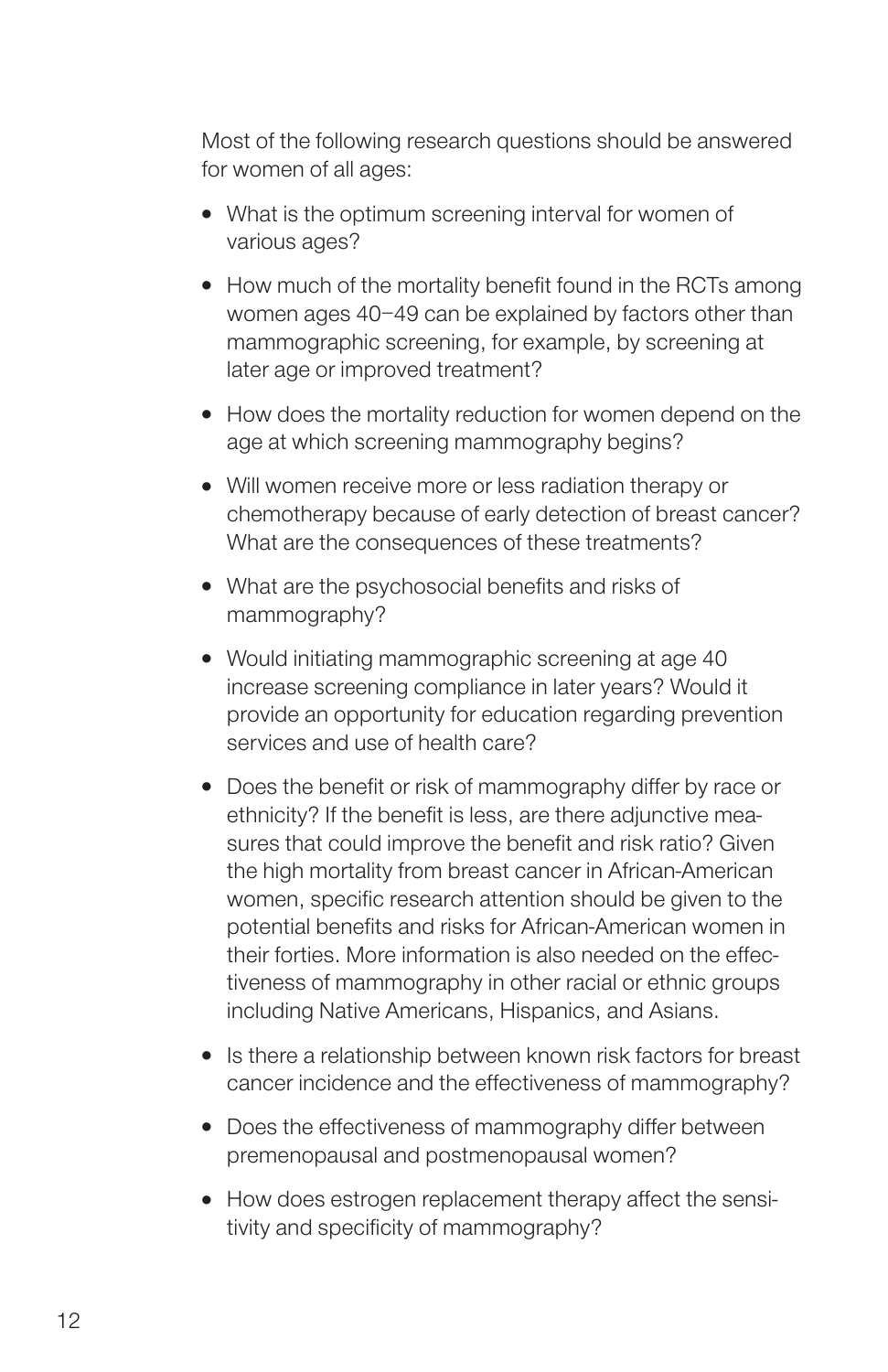- Is the risk of radiation-induced breast cancer from mammography increased in women with a genetic susceptibility to breast cancer?
- Are there new modalities or approaches to screening that would result in lower false-positive rates, and increased sensitivity, and thus lead to fewer diagnostic procedures?
- Would increased education and an informed consent process reduce mammogram-related anxiety? Would it improve undesirable consequences of false-negative or false-positive examinations?
- Is there a difference in the biologic behavior of cancers that cannot be detected mammographically? Does this affect clinical prognosis? Does this affect response to treatment?
- Is there any evidence that radiation-induced breast cancers have different characteristics including biologic behavior?
- Does low-dose radiation affect the biologic behavior of existing cancers?
- Can a registry be established to combine raw data from all RCTs to facilitate quantifying the benefit of mammography and relating it to age and other relevant characteristics? Can such a registry be established in a way that it could rapidly incorporate newly available data and facilitate ongoing analyses?
- Can practical and clear patient education materials be developed which can be used to facilitate a woman's decisionmaking process regarding mammography?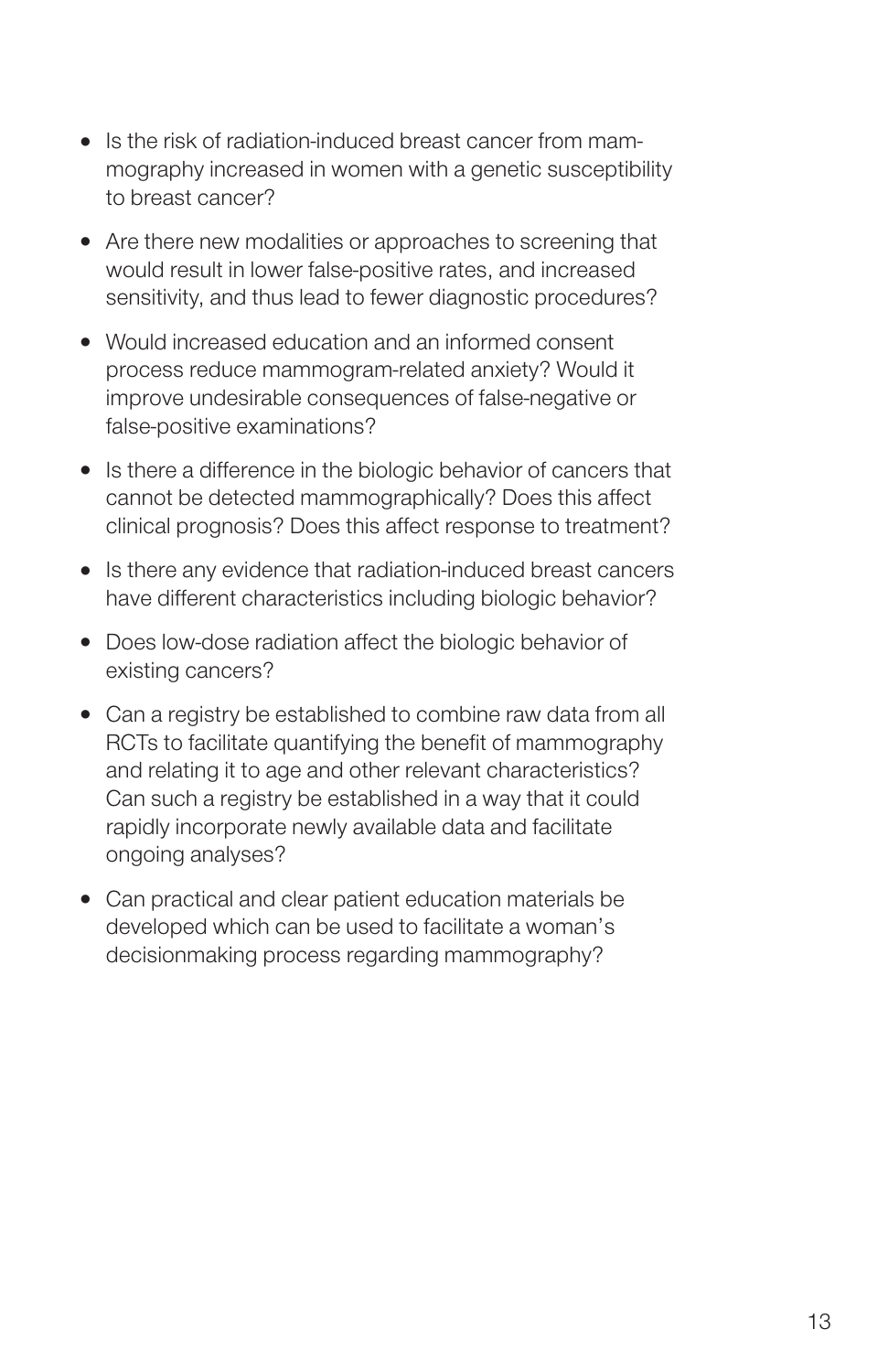# **Conclusions**

Mammography has been shown to be effective in reducing breast cancer mortality in women ages 50–69. Currently available evidence from RCTs indicates that for women ages 40–49, during the first 7–10 years following initiation of screening, breast cancer mortality is no lower in women who were assigned to screening than in controls. Summary data indicate a reduction of 16 percent in breast cancer mortality after about 10 years, with confidence intervals of 2–28 percent. However, although some studies find lower mortality from breast cancer in screened women after 10 years, others do not. A lower mortality could be a result of the original screening but could also be due to other factors such as CBE or mammography offered to the women after age 50.

Further complicating this issue is that the charge to the panel focused on a broad age range, 40–49 years. The rationale for the charge was that evidence for recommending mammography is strong for women ages 50 and above, but not as clear for 40- to 49-year-old women. It should be pointed out that of all the studies reviewed, only one was specifically designed originally to evaluate mammography in the 40- to 49-year-old age group. However, age is a continuum, and biologically there is no abrupt change at age 50. Indeed, a 49-year-old woman is probably more similar to a 50-year-old woman than she is to a 40-year-old. Unfortunately, the data needed upon which to base recommendations for narrower age ranges are not available. The panel concludes that presently available evidence does not warrant a universal recommendation for mammography screening of women ages 40–49. This conclusion does not preclude the possibility that older women in this age group might have a different balance of benefit and risk than do younger women. Data to support this possibility are not presently available. The effects of different ages at menopause also remain to be explored.

The potential benefits of mammography for women in their forties include earlier diagnosis and the option to choose breast-conserving therapy. These benefits must be weighed against the risks or potential risks, including those associated with false-positive tests: further diagnostic tests that may be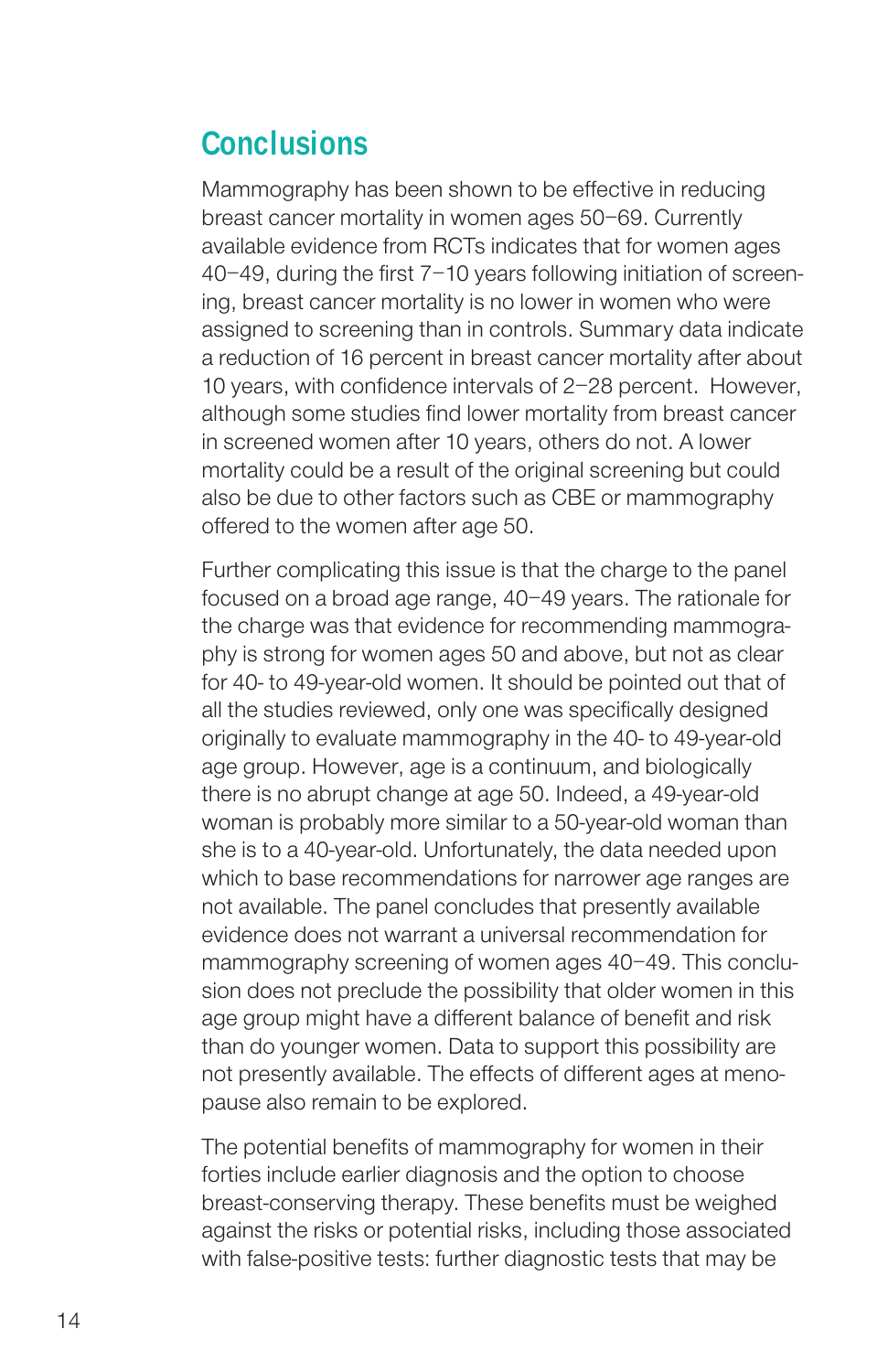invasive, anxiety and inconvenience, and potential risk from mammographic radiation. In addition, the impact of false reassurance given to women with false-negative screens must be considered, given the lower sensitivity of mammography in women in their forties compared with women in their fifties. Professional and public education as well as disclaimers on mammography reports have increased awareness of false negatives in women with clinical symptoms such as a palpable lump. Similarly, those recommending mammographic screening of asymptomatic women in this age group must also remind women and their physicians to perform regular CBEs and to evaluate new symptoms promptly.

Every decision to utilize or not utilize a health-related service involves weighing available scientific evidence regarding benefits and risks against personal values and prior experiences. Such decisionmaking occurs at multiple levels, and the decisionmaking process will differ at each level. One level is characterized by the question, "Would you have this done for yourself or for someone in your immediate family?" When the available scientific evidence is equivocal and incomplete, a person's decision to act or not act will be significantly influenced by personal or family experience with the disease and by one's capacity to deal with risk and uncertainty. Another level of decisionmaking is when a physician makes recommendations to his or her patients. Such a decision is generally based more on the strength of the scientific evidence, but the physician's recommendations may also be colored by prior experience, both personally and with other patients, as well as by his or her assessment of the patient for whom the recommendation will be made. Finally, there is the level of deciding to make across-the-board recommendations to a population, a decision that has far-reaching implications and that must be based to a much greater extent on a rigorous examination of the available scientific evidence. Of all decision levels, this level requires the strongest evidence of high benefit and low risk, particularly in the case of screening mammography, where such recommendations would be made to a healthy population. Thus, in some cases, a physician might recommend mammography for a patient in her forties and might do so despite a belief that the evidence is not sufficiently strong to warrant across-the-board recommendations.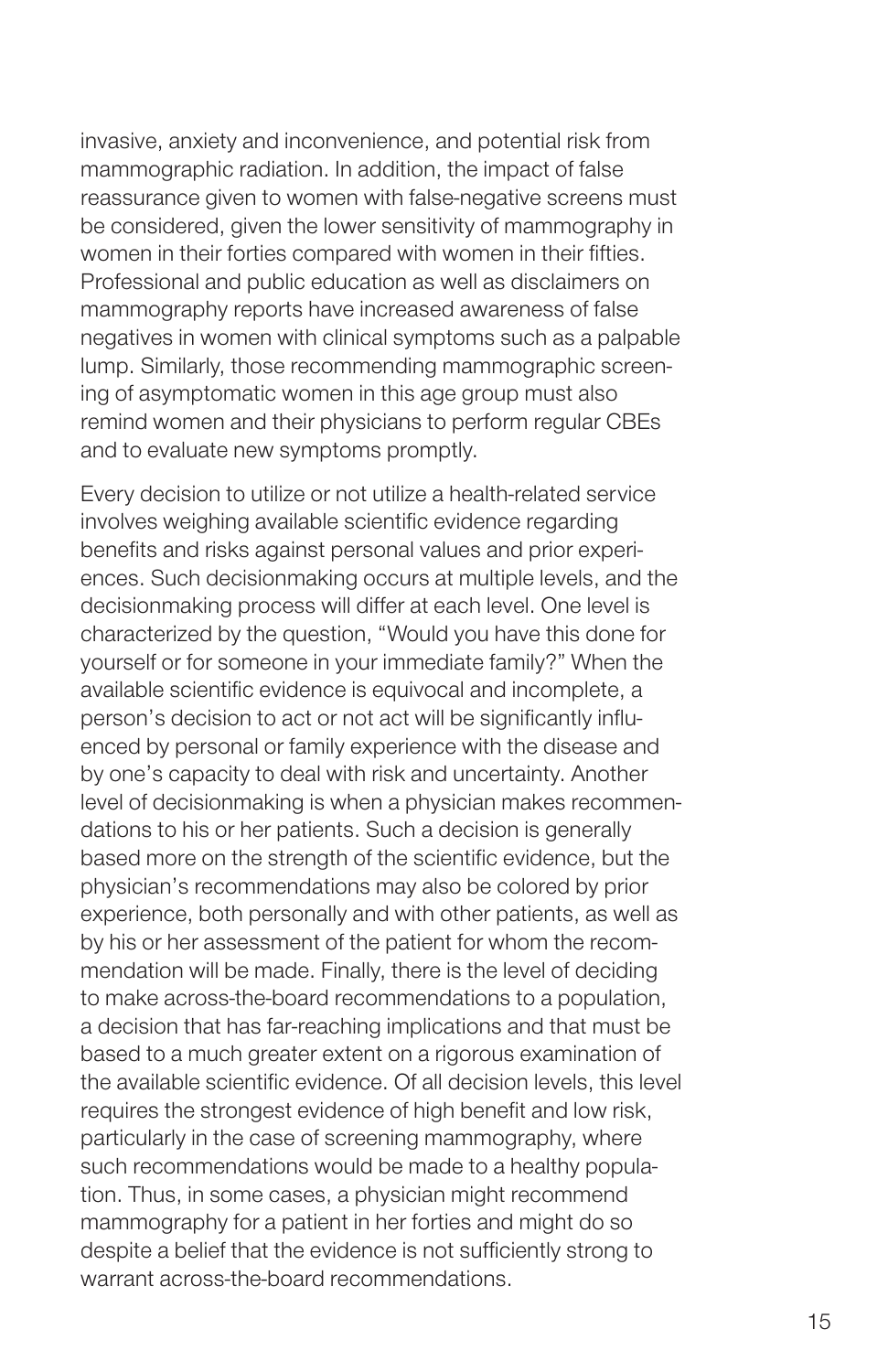The panel concludes that the data currently available do not warrant a universal recommendation for mammography for all women in their forties. Each woman should decide for herself whether to undergo mammography. Her decision may be based not only on an objective analysis of the scientific evidence and consideration of her individual medical history, but also on how she perceives and weighs each potential risk and benefit, the values she places on each, and how she deals with uncertainty. However, it is not sufficient just to advise a woman to make her own decision about mammograms. Given both the importance and the complexity of the issues involved in assessing the evidence, a woman should have access to the best possible relevant information regarding both benefits and risks, presented in an understandable and usable form. Information should be developed for women in their forties regarding potential benefits and risks to be provided to enable each woman to make the most appropriate decision. In addition, educational material to accompany this information should be prepared that will lead women step by step through the process of using such information in the best possible way for reaching a decision. For women in their forties who choose to have mammography performed, the costs of the mammograms should be reimbursed by third-party payors or covered by health maintenance organizations so that financial impediments will not influence a woman's decision.

Many women will seek guidance from their physicians who may be primary care physicians or physicians in different specialties. A woman's health care provider must be equipped with sufficient information to facilitate her decisionmaking process. Therefore, educational material for physicians should be developed to assist them in providing the guidance and support needed by the women in their care who are making difficult decisions regarding mammography.

A system should be established for ongoing monitoring and review of newly available information from research studies regarding benefits and risks of mammography for women in their forties. This will ensure timely formulation and implementation of any new policy recommendations that may become appropriate in the future.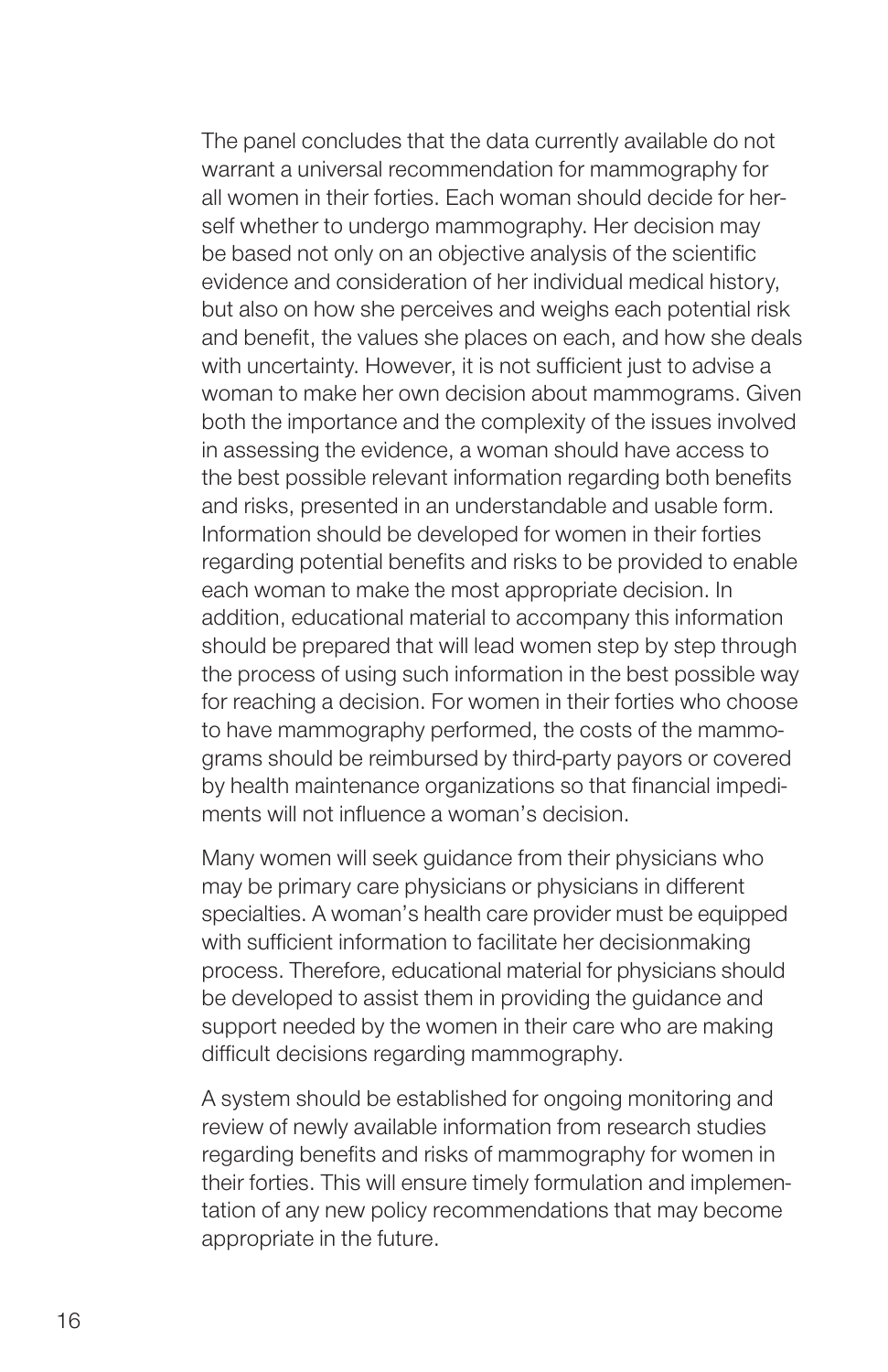### **Minority Report**

We, the undersigned members of the panel, have different interpretations of and derive different conclusions from the available data. We state those differences below.

1. Is there a reduction in mortality from breast cancer due to screening women ages 40–49 with mammography, with or without physical examination? How large is the benefit? How does this change with age?

Results from the eight randomized controlled trials indicate a statistically significant 17 percent mortality reduction (p=0.05) for women ages 40–49 at time of entry into the trials. Although this survival benefit is less, on a population basis, than the benefit for women in older decades, it is nevertheless substantial. Furthermore, the potential biases in the RCTs would act to underestimate this benefit.

2. What are the risks associated with screening women ages 40–49 with mammography, with or without physical examination? How large are the risks? How do they change with age?

Although there is a theoretical risk from radiation exposure, if it exists at all, it is very low. There is no measurable harm from the diagnostic radiation doses used for screening mammography.

The majority statement discusses potential harm from falsenegative mammograms, and the potential for adverse psychosocial consequences from abnormal mammograms, but there are no data to support or quantify these possibilities.

The majority statement suggests that detection of DCIS is a potential harm. However, it is important to remember that all breast epithelium is within the ductal system. Therefore, biologically all invasive ductal and lobular cancers must begin as in situ lesions. We do not know which DCIS will become invasive cancer and which will not. All DCIS is classified as cancer and must be taken seriously. Hence, detecting in situ cancer is a goal of and therefore a benefit of screening mammography rather than a harm.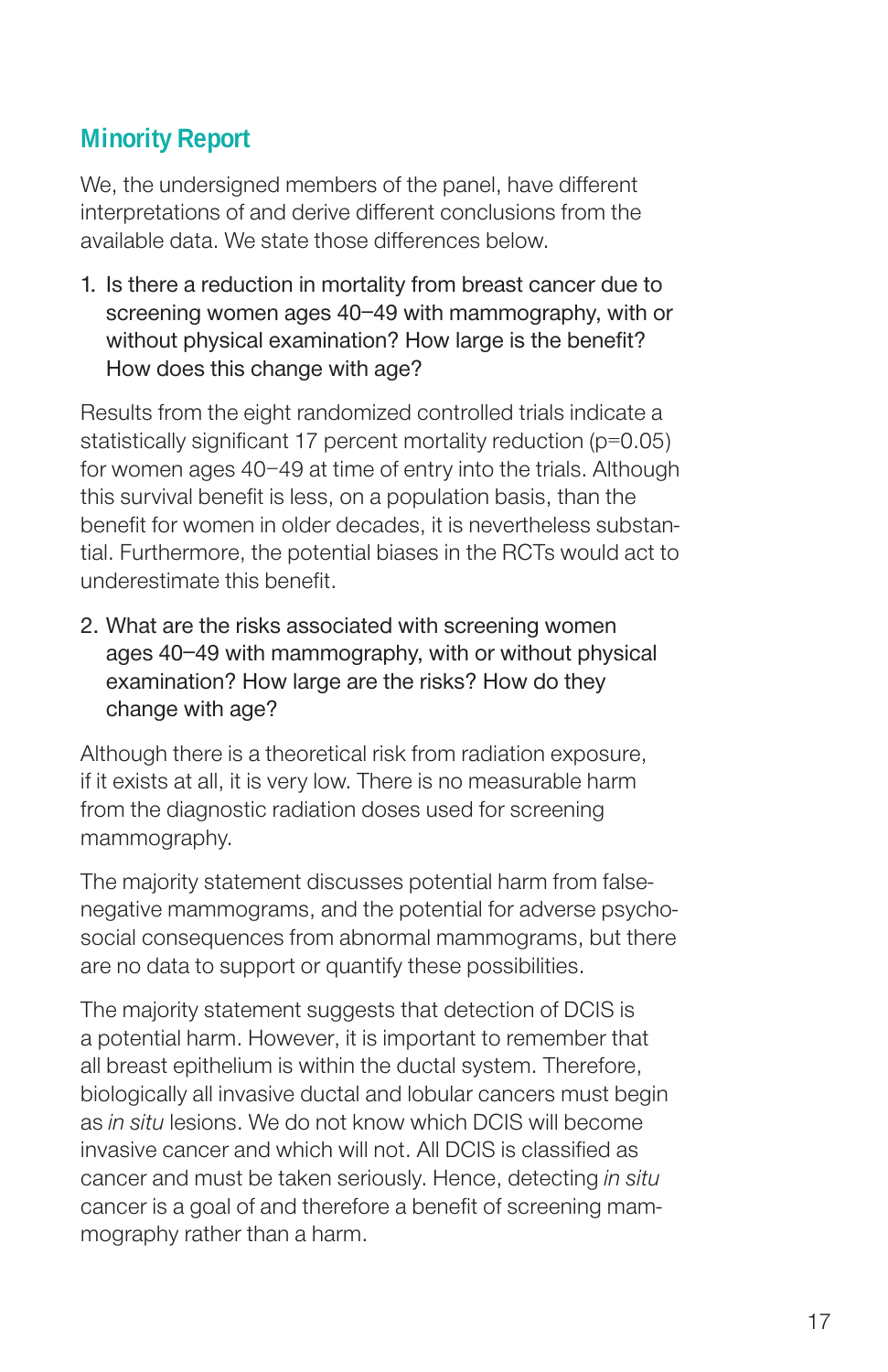An important risk for consideration is false-positive mammograms. These occur at all ages, lead to additional studies, and may cause anxiety and inconvenience. They constitute a measurable risk about which all women should be informed. Reported false-positive rates in mammography vary widely. Many of the studies reporting such data do not include sufficient detail to determine whether these rates vary significantly with decade of age. However, from the available data, it is reasonable to conclude that the false-positive rates for women in the 40–49 age range are higher than for older women, but only slightly higher than for women ages 50–59. False-positive mammograms that lead to additional views or breast ultrasound are generally considered to be of little consequence. The more important group of false positives are those that lead to biopsies for benign disease. The estimate of 25 percent (two cancers per eight biopsies) given in the majority statement is reasonable to expect for women in the 40–49 age group.

### 3. Are there other benefits? If so, what are they? How do they change with age?

The majority statement states, "Additional benefits may include earlier detection" (italics added). There are unequivocal data indicating that screening mammography in women ages 40–49 does result in earlier detection. This earlier detection is an important benefit apart from any survival benefit. Detection at an earlier stage allows women more choice in treatment options.

The majority statement states, "increased detection of DCIS may prove beneficial if it leads to a subsequent decrease in the incidence of invasive cancer" (italics added). We believe the data do indicate that increased detection of DCIS leads to a subsequent decrease in the incidence of invasive cancer, and this is a highly desirable goal.

There are not sufficient reported data to quantitate the difference in these benefits by age within the 40–49 age group. However, the incidence of DCIS is similar across age groups.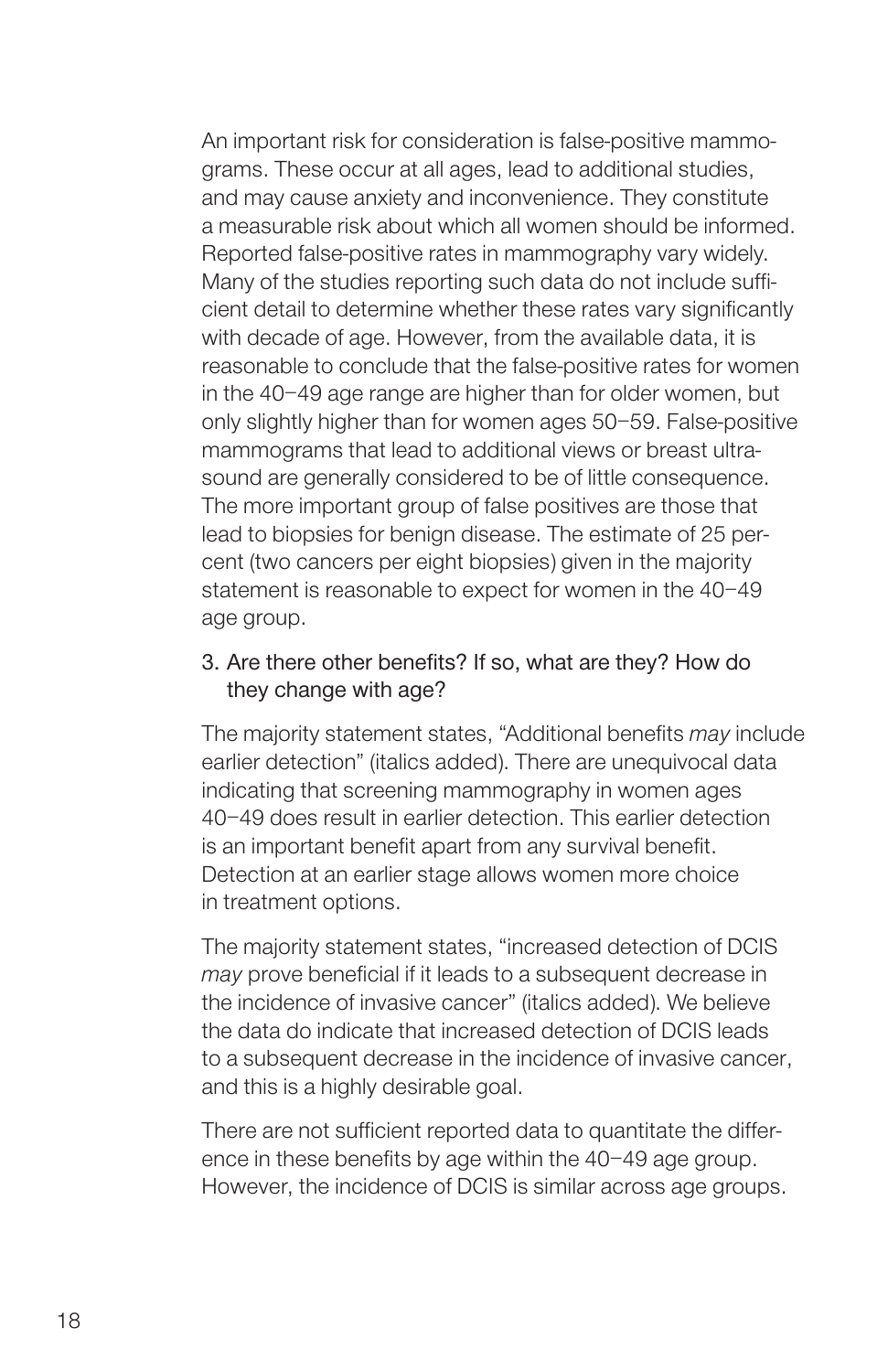### **Conclusions**

We believe that the majority statement understates the benefits of mammography for women ages 40–49, and overstates the potential risks. We believe the data show a statistically significant mortality reduction for women in their forties. We further believe the survival benefit and diagnosis at an earlier stage outweigh the potential risks.

There are no data to suggest that women are significantly harmed by having extra mammographic views or breast ultrasound. Furthermore, the false-positive biopsy rate for mammography is not different from the false-positive biopsy rate for clinical breast examination. Moreover, the false-positive biopsy rate for women ages 40–49 is only slightly higher than for women ages 50–59, an age range for which mammographic screening is widely recommended.

Given our current understanding of breast cancer, it is potentially dangerous to suggest that DCIS may not be clinically important in women ages 40–49 and could safely be left undetected until women are in their fifties. Questioning the benefits of mammography for women ages 40–49 may cause significant harm from delayed diagnosis.

A majority of the panel did not accept that a statistically significant mortality reduction exists for women in their forties. and so were unable to make a universal recommendation for screening in this age group. We believe there is a statistically significant mortality reduction. Based on this, we make the same recommendation for screening all healthy women in their forties. If we believe a certain recommendation is right for a 45 year-old family member, we would (and do) make the same recommendation to 45-year-old patients who come for advice, and for 45-year-old women in general. We would alter that recommendation only if there were characteristics of the individual that were relevant. We agree that women should know what data and value judgments we use to form our recommendations, and we support their right to disagree with or reject our advice.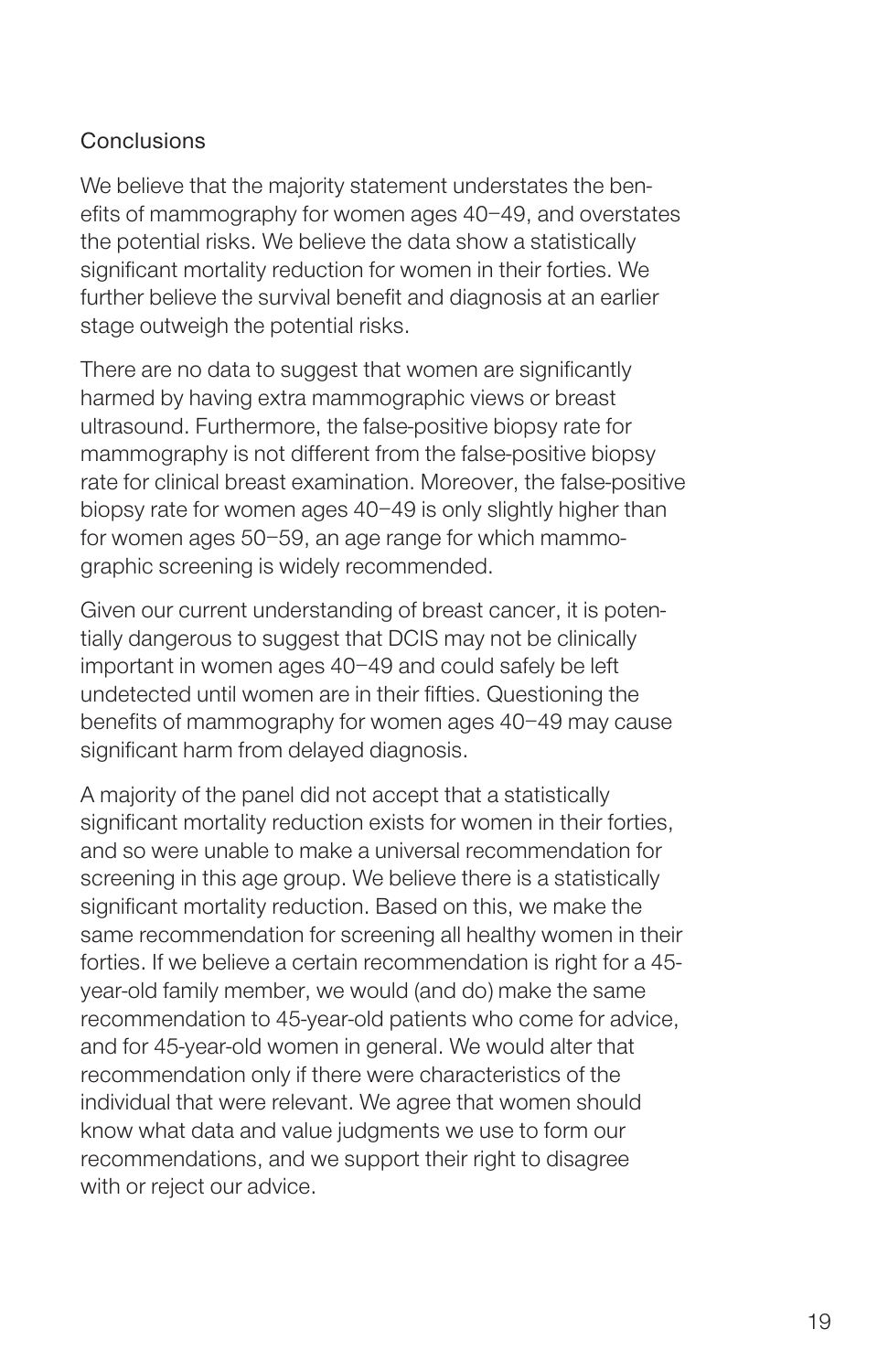In summary, after evaluating and considering the evidence, we believe that we should actively encourage routine screening mammography for women in their forties. We also believe that providing accurate information to women and their health care providers is essential to assist women in deciding whether to accept or reject that advice.

Daniel C. Sullivan, M.D.

Ruthann T. Zern, M.D.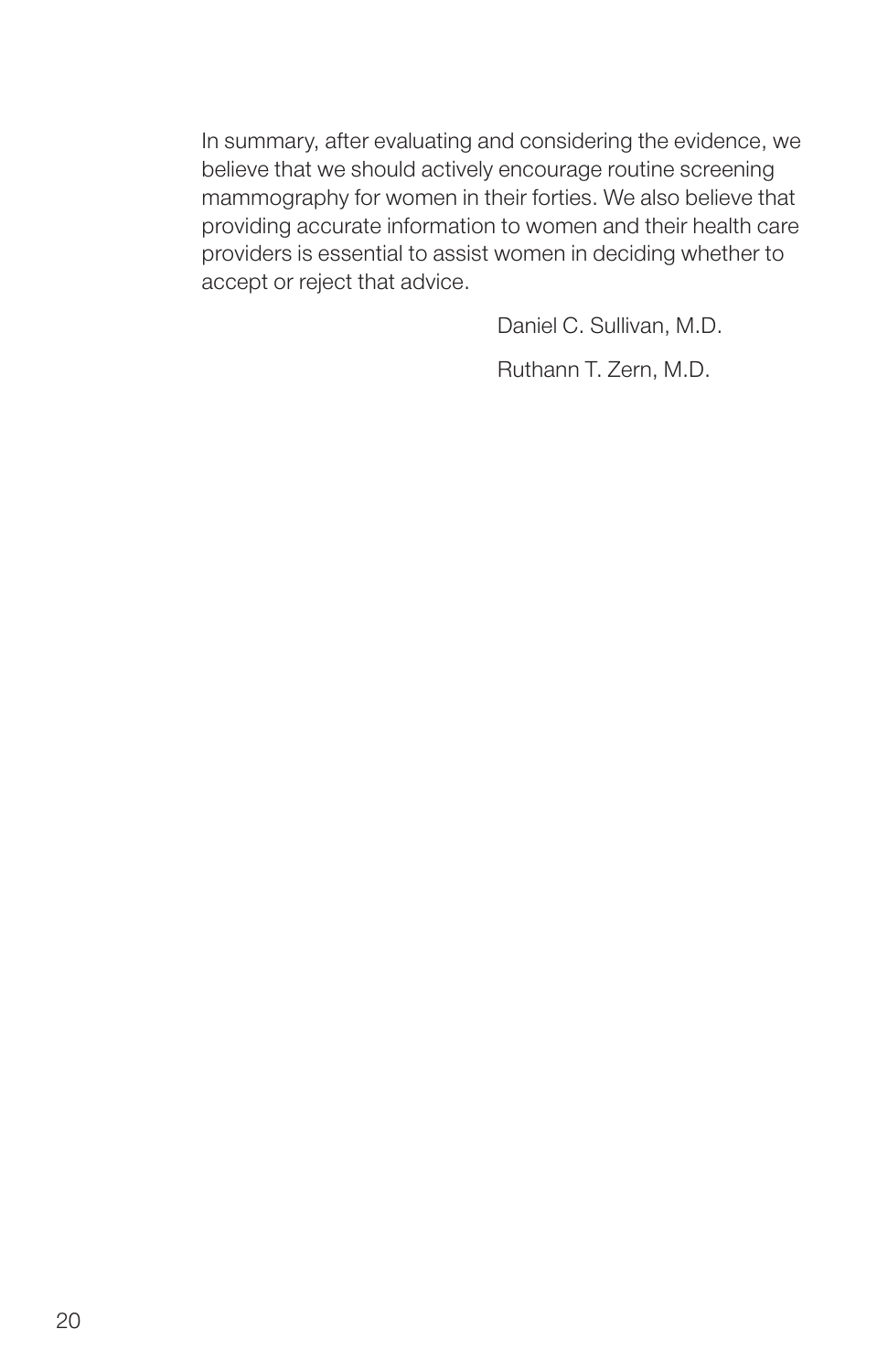### **Consensus Development Panel**

#### **Leon Gordis, M.D.**

Conference and Panel **Chairperson** Professor Department of Epidemiology School of Hygiene and Public Health Associate Dean for Admissions and Academic Affairs School of Medicine Johns Hopkins University Baltimore, Maryland

#### **Donald A. Berry, Ph.D.**

Professor Institute of Statistics and Decision Sciences and Cancer Center Biostatistics Duke University Durham, North Carolina

#### **Susan Y. Chu, Ph.D., M.P.H.**

Associate Director Center for Health Studies Group Health Cooperative of Puget Sound Seattle, Washington

#### **Laurie L. Fajardo, M.D.**

Professor of Radiology and Vice Chair for Research Department of Radiology University of Virginia Charlottesville, Virginia

#### **David G. Hoel, Ph.D.**

Professor and Chairman Department of Biometry and Epidemiology Medical University of South Carolina Charleston, South Carolina

#### **Leslie R. Laufman, M.D.**

Hematology Oncology **Consultants** Columbus, Ohio

#### **Constance A. Rufenbarger**

Project Development The Catherine Peachey Fund, Inc. Warsaw, Indiana

#### **Julia R. Scott, R.N.**

President and CEO National Black Women's Health Project, Inc. Washington, DC

#### **Daniel C. Sullivan, M.D.**

Associate Professor of Radiology University of Pennsylvania Medical Center Philadephia, Pennsylvania

#### **John H. Wasson, M.D., F.A.C.P.**

Herman O. West Professor of Geriatrics Center for the Aging Dartmouth Medical School Hanover, New Hampshire

#### **Carolyn L. Westhoff, M.D., M.S.**

Associate Professor Obstetrics, Gynecology, and Public Health Columbia University College of Physicians and Surgeons New York, New York

#### **Ruthann T. Zern, M.D., F.A.C.O.G.**

Obstetrician/Gynecologist Private Practice St. Joseph's Hospital Greater Baltimore Medical Center Towson, Maryland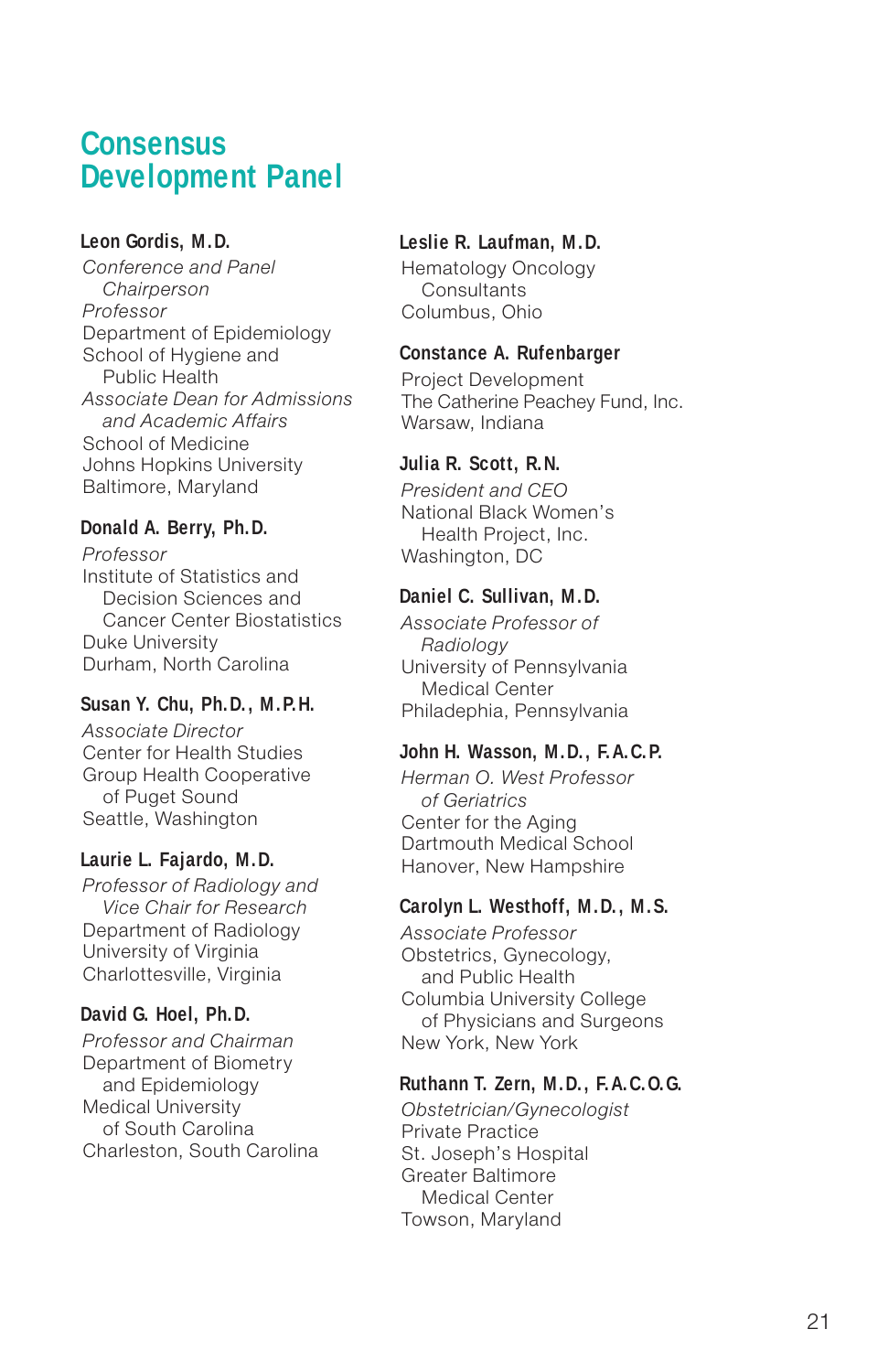# **Speakers**

#### **Freda E. Alexander, M.A., Ph.D., M.S.C.**

"Basic Designs of Randomized Clinical Trials of Screening"

Department of Public Health Sciences

The University of Edinburgh Medical School Edinburgh, Scotland

#### **Ingvar Andersson, M.D., Ph.D.**

"The Malmö Mammographic Screening Trial: Update on Results and a Harm– Benefit Analysis" Department of Diagnostic

Radiology University Hospital of Malmö, MAS Malmö, Sweden

#### **Cornelia J. Baines, M.D., M.S.C., F.A.C.E.**

"Mammography Versus Clinical Examination of the Breasts" Associate Professor Department of Preventive Medicine and Biostatistics Faculty of Medicine University of Toronto Toronto, Ontario, Canada

#### **Nils Bjurstam, M.D., Ph.D.**

"The Gothenburg Breast Screening Trial: Results from 11 Years Followup" Radiology Clinic Section of Mammography NÄL Hospital Trollhättan, Sweden

#### **Zora Kramer Brown**

"A Breast Cancer Survivor's Perspective" Founder and Chairperson Breast Cancer Resource Committee Washington, DC

#### **Blake Cady, M.D.**

"Detection and Treatment Trends: A Clinical Experience" Professor of Surgery Harvard School of Medicine Interim Chief of Surgery Department of Surgery Surgical Oncology Division Beth Israel Deaconess Medical Center Boston, Massachusetts

#### **Helena R. Chang, M.D., Ph.D., F.A.C.S.**

"Screening for Breast Cancer in Younger Women Ages 40-49" Surgeon and Director of the Hybridoma Laboratory Associate Professor of Surgery and Pathobiology Program Roger Williams Medical Center Brown University Providence, Rhode Island

#### **Brian Cox, M.D., Ph.D., F.A.F.P.H.M.**

"Variation in the Effect of Breast Screening by Year of Followup" Senior Research Fellow and Public Health Physician Department of Preventive and Social Medicine University of Otago Medical School Dunedin, New Zealand

#### **Harry J. de Koning, M.D., Ph.D.**

"Quantitative Interpretation of Age-Specific Mortality Reductions from Trials by Microsimulation" Assistant Professor of Public

Health/Medical Technology Assessment

Department of Public Health Erasmus University Rotterdam, The Netherlands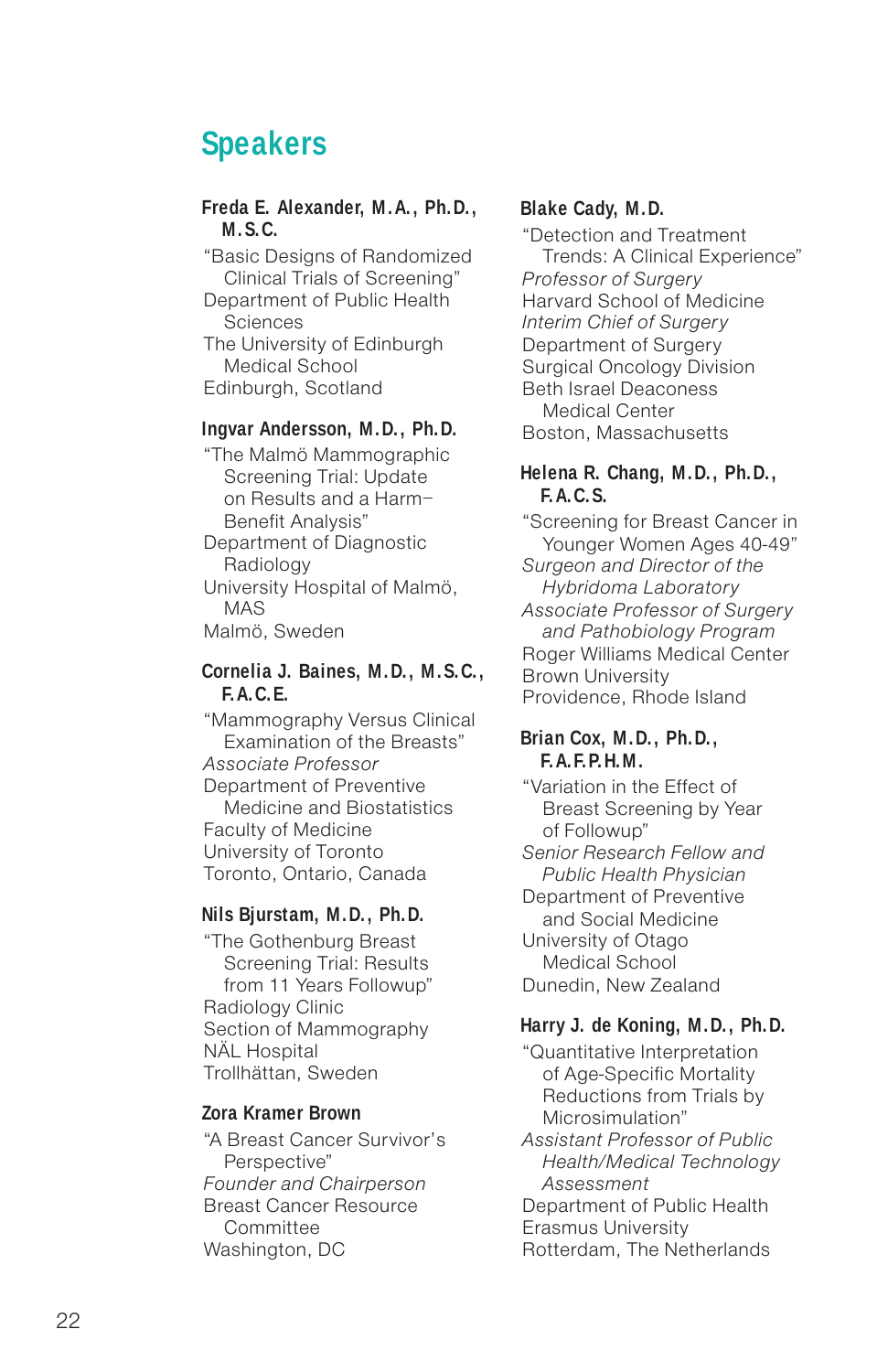#### **Stephen W. Duffy, M.Sc.**

"Markov Models for Breast Tumor Progression: Estimates from Empirical Screening Data and Implications for Screening" Senior Scientist MRC Biostatistics Unit Institute of Public Health University Forvie Site Cambridge University Cambridge, United Kingdom

#### **Virginia L. Ernster, Ph.D.**

"Increases in Ductal Carcinoma In Situ in Relation to Mammography: A Dilemma" Professor and Vice Chair Department of Epidemiology and Biostatistics Associate Director of the Cancer Center School of Medicine University of California, San Francisco San Francisco, California

#### **Stephen A. Feig, M.D.**

"Radiation Risk" Professor of Radiology Jefferson Medical College Director, Breast Imaging Department of Radiology Thomas Jefferson University **Hospital** Philadelphia, Pennsylvania

#### **Suzanne W. Fletcher, M.D., M.Sc.**

"Breast Cancer Screening Among Women in Their Forties: An Overview of the Issues" Professor Primary Care Division Department of Ambulatory Care and Prevention Harvard Medical School and Harvard Pilgrim Health Care Department of Epidemiology Harvard School of Public Health Boston, Massachusetts

#### **Jan Frisell, M.D.**

"The Stockholm Mammographic Screening Trial: Risks and Benefits" Assistant Professor Department of Surgery and Oncology Stockholm South Hospital Stockholm, Sweden

#### **Paul Glasziou, M.B.B.S., Ph.D.**

"The Quality and Interpretation of Mammographic Screening Trials for Women Ages 40–49" Senior Lecturer in Clinical Epidemiology Department of Social and Preventive Medicine University of Queensland Medical School Herston, Queensland, Australia

#### **Russell P. Harris, M.D., M.P.H.**

"Variation of Benefits and Harms of Breast Cancer Screening With Age" Assistant Professor of Medicine Division of General Medicine and Clinical Epidemiology Co-Director, Program on Health Promotion and Disease Prevention University of North Carolina at Chapel Hill School of Medicine Chapel Hill, North Carolina

#### **R. Edward Hendrick, Ph.D.**

"Benefit of Mammography Screening in Women Ages 40–49: Current Evidence from Randomized Controlled Trials" Associate Professor and Chief Department of Radiology University of Colorado Health Sciences Center Denver, Colorado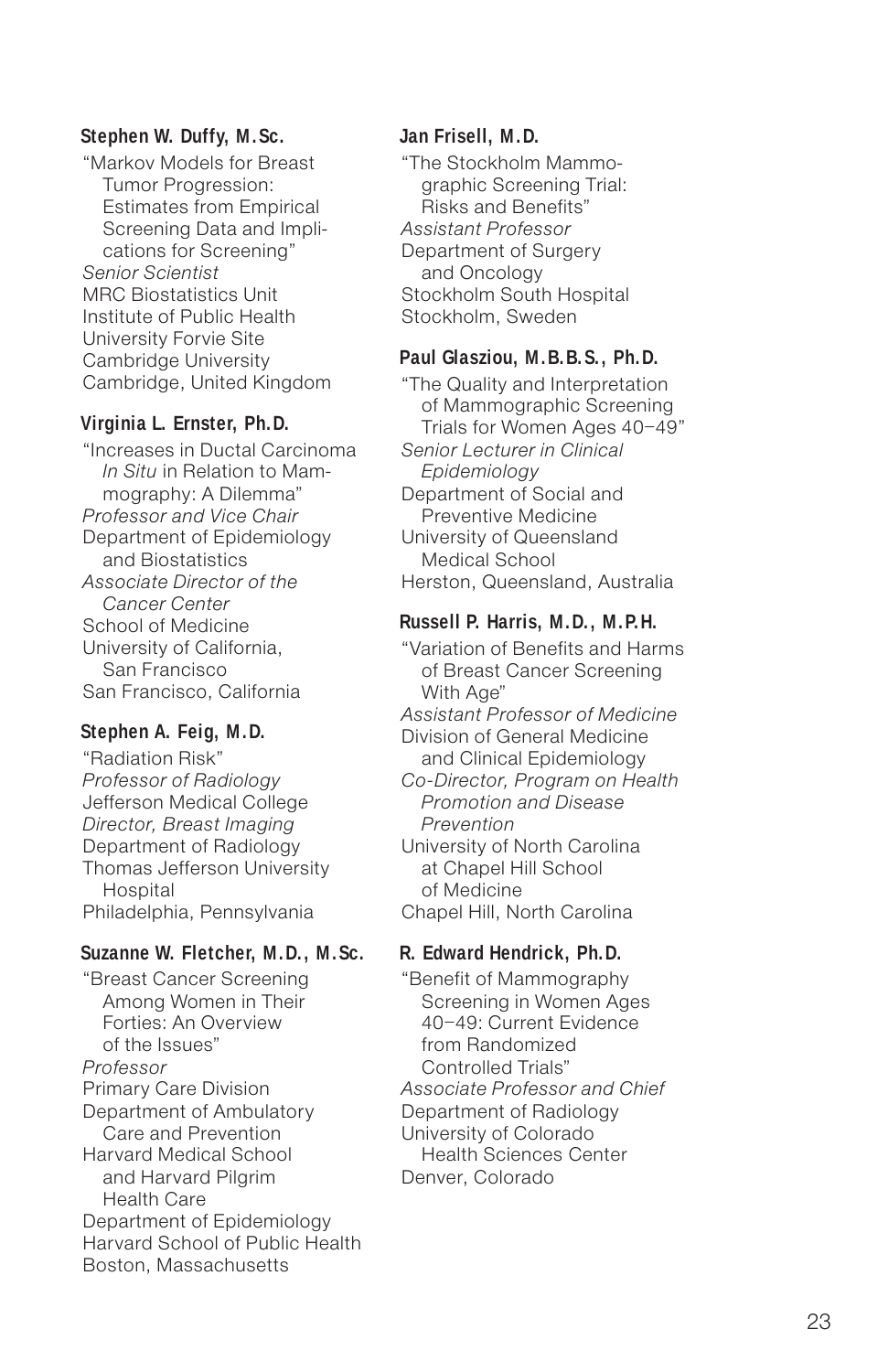#### **Karla M. Kerlikowske, M.D.**

"Efficacy of Screening Mammography: Relative and Absolute Benefit" "Outcomes of Modern Screening Mammography" Associate Director Women Veterans Comprehensive Health Center Veterans Affairs Medical Center Assistant Professor Department of Medicine, Epidemiology, and Biostatistics University of California, San Francisco San Francisco, California

#### **Daniel B. Kopans, M.D., F.A.C.R.**

"Problems with the Randomized Controlled Trials of Screening and Inappropriate Analysis of Breast Cancer Data" Associate Professor of Radiology Harvard Medical School Director of Breast Imaging Department of Radiology Wang Ambulatory Care Center Massachusetts General Hospital Boston, Massachusetts

#### **Nancy C. Lee, M.D.**

"Results from the National Breast and Cervical Cancer Early Detection Program, 1991–1995"

Associate Director for Science Division of Cancer Prevention and Control

Centers for Disease Control and Prevention Atlanta, Georgia

#### **Michael N. Linver, M.D., F.A.C.R.**

"Mammography Outcomes in a Practice Setting by Age: Prognostic Factors, Sensitivity, and Positive Biopsy Rate" Director of Mammography X-Ray Associates of New Mexico, PC Clinical Associate Professor Department of Radiology University of New Mexico School of Medicine Albuquerque, New Mexico

#### **Anthony B. Miller, M.B., F.R.C.P.**

"The Canadian National Breast Screening Study: Update on Breast Cancer Mortality" Director, National Breast Screening Study Professor and Chairman Department of Preventive Medicine and Biostatistics University of Toronto Toronto, Ontario, Canada

#### **Maryann Napoli**

"What Do Women Want To Know?" Associate Director Center for Medical Consumers New York, New York

#### **Lennarth Nyström**

"Update of the Overview of the Swedish Randomized Trials on Breast Cancer Screening With Mammography" Biostatistician/Epidemiologist Department of Epidemiology and Public Health Umeå University Umeå, Sweden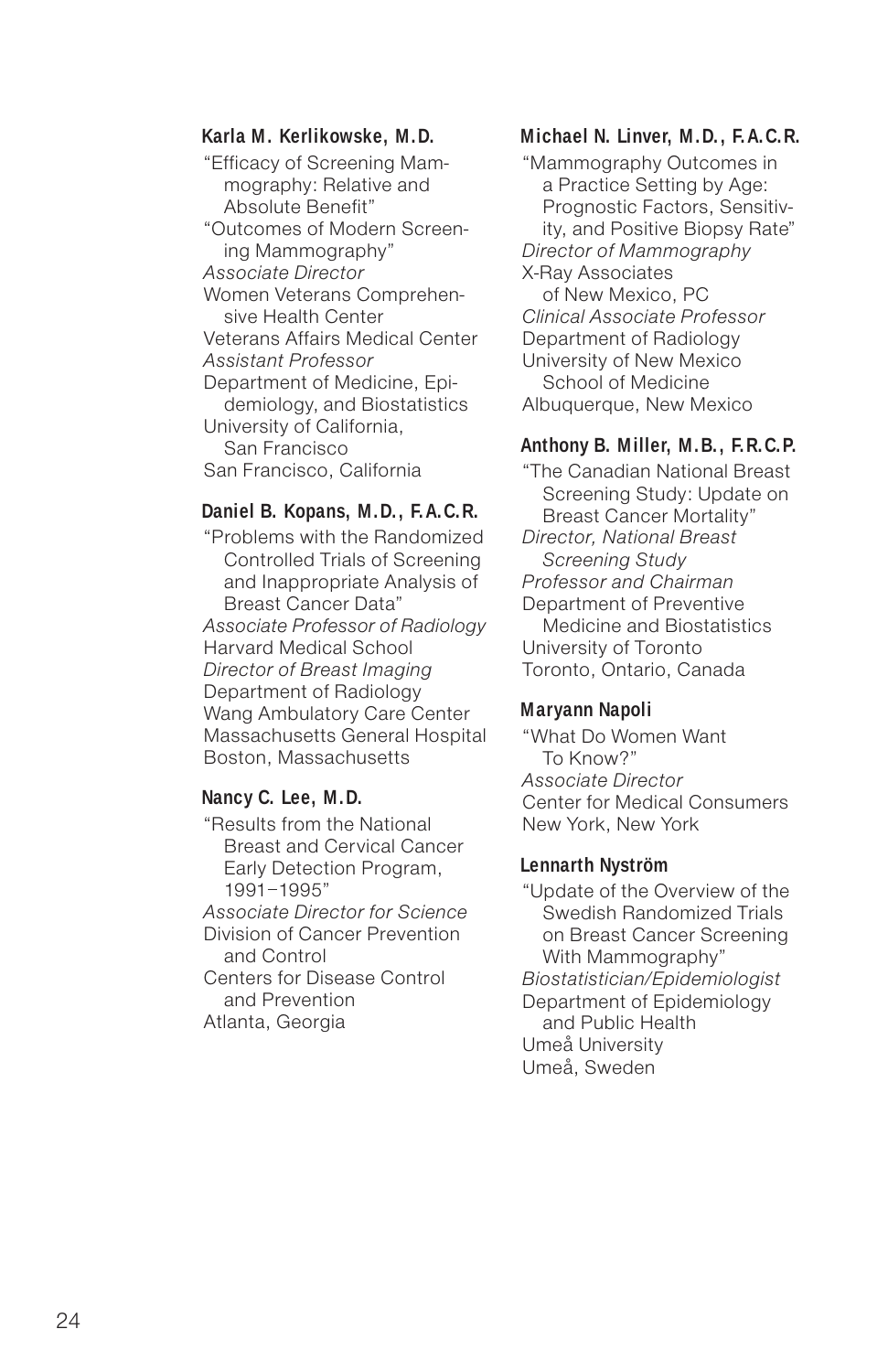#### **Eugenio Paci, M.D.**

"Study Design II" Epidemiology Unit Center for the Study and Prevention of Cancer Florence, Italy

#### **Barbara K. Rimer, Dr.P.H.**

"The Psychosocial Consequences of Mammography" **Director** Cancer Prevention, Detection, and Control Research Cancer Control Department Duke Comprehensive Cancer Center Duke University Medical Center Durham, North Carolina

#### **Sam Shapiro**

"Periodic Screening for Breast Cancer: The Health Insurance Plan of Greater New York Randomized Controlled Trial" Professor Emeritus Health Policy and Management School of Hygiene and Public Health Johns Hopkins University Baltimore, Maryland

#### **Edward A. Sickles, M.D., F.A.C.R.**

"Screening Outcomes: Clinical Experience With Service Screening Using Modern Mammography" Professor of Radiology Chief, Breast Imaging Section Department of Radiology University of California Medical Center University of California, San Francisco San Francisco, California

#### **Robert A. Smith, Ph.D.**

"Screening Fundamentals" Senior Director Department of Cancer Control American Cancer Society Atlanta, Georgia

#### **László Tabár, M.D.**

"Recent Results from the Swedish Two-County Trial: The Effects of Age, Histological Type, and Mode of Detection" Associate Professor and **Director** Department of Mammography Falun Central Hospital Falun, Sweden

# **Planning Committee**

#### **John K. Gohagan, Ph.D.**

Planning Committee **Chairperson** Branch Chief Early Detection Branch National Cancer Institute National Institutes of Health Bethesda, Maryland

#### **Jeffrey S. Abrams, M.D.**

Senior Investigator Cancer Therapy Evaluation Program Division of Cancer Treatment, Diagnosis, and Centers National Cancer Institute National Institutes of Health Bethesda, Maryland

#### **Anne R. Bavier, M.N., F.A.A.N.**

Deputy Director Office of Research on Women's Health Office of the Director National Institutes of Health Bethesda, Maryland

#### **Frank Bellino, Ph.D.**

Health Scientist Administrator Biology of Aging Program National Institute on Aging National Institutes of Health Bethesda, Maryland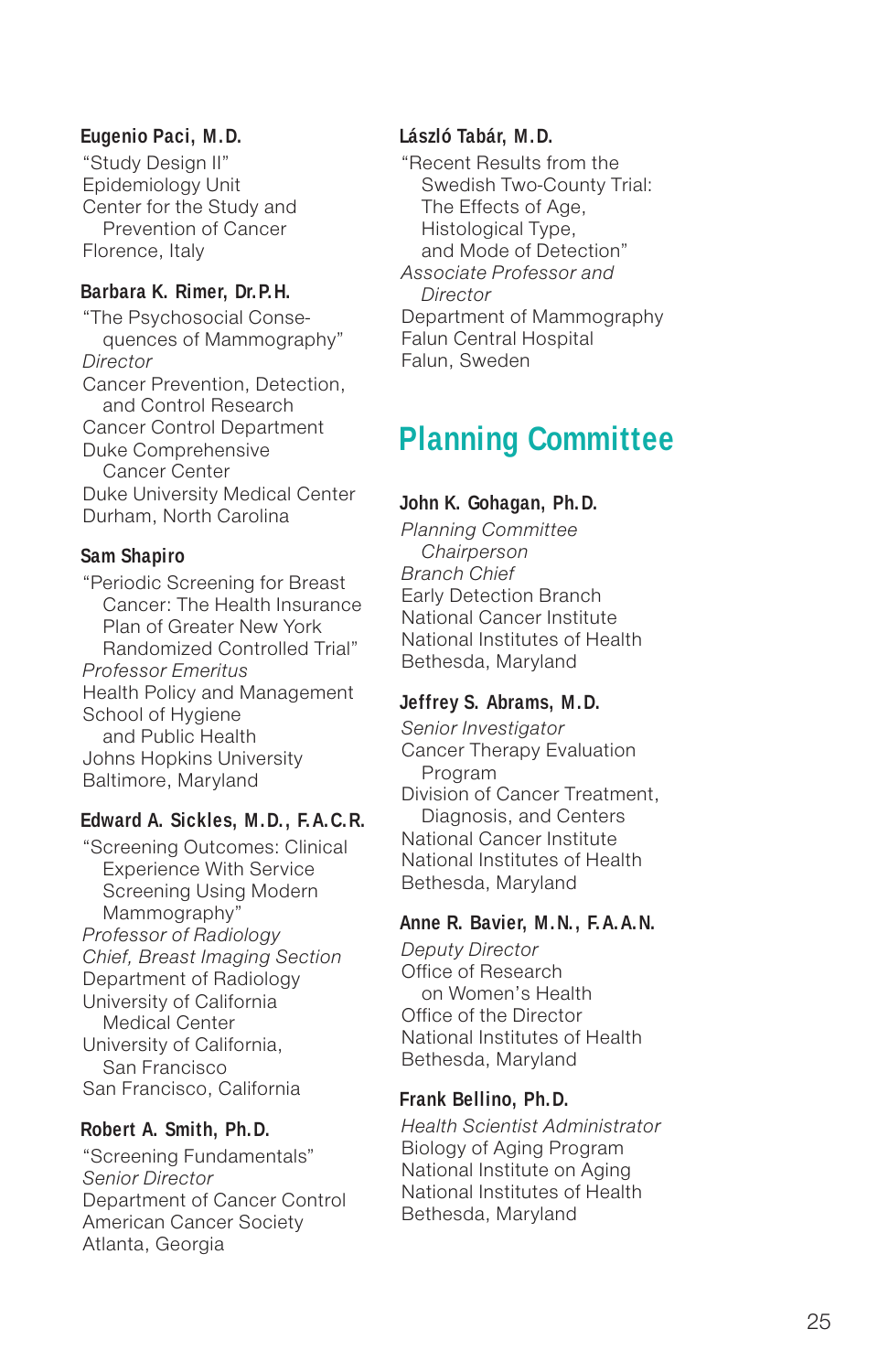#### **Jerry M. Elliott**

Program Management and Analysis Officer Office of Medical Applications of Research National Institutes of Health Bethesda, Maryland

#### **Virginia L. Ernster, Ph.D.**

Professor and Vice Chair Department of Epidemiology and Biostatistics Associate Director of the Cancer Center School of Medicine University of California, San Francisco San Francisco, California

#### **John H. Ferguson, M.D.**

**Director** Office of Medical Applications of Research National Institutes of Health Bethesda, Maryland

#### **Leslie G. Ford, M.D.**

Associate Director Early Detection and Community Oncology Program Division of Cancer Prevention and Control National Cancer Institute National Institutes of Health Bethesda, Maryland

#### **Leon Gordis, M.D.**

Conference and Panel **Chairperson** Professor Department of Epidemiology School of Hygiene and Public Health Associate Dean for Admissions and Academic Affairs School of Medicine Johns Hopkins University Baltimore, Maryland

#### **William H. Hall**

Director of Communications Office of Medical Applications of Research National Institutes of Health Bethesda, Maryland

#### **Douglas B. Kamerow, M.D., M.P.H.**

**Director** Office of the Forum for Quality and Effectiveness in Health Care Agency for Health Care Policy and Research Rockville, Maryland

#### **Daniel B. Kopans, M.D., F.A.C.R.**

Associate Professor of Radiology Harvard Medical School Director of Breast Imaging Department of Radiology Wang Ambulatory Care Center Massachusetts General Hospital Boston, Massachussetts

#### **Barnett S. Kramer, M.D., M.P.H.**

Deputy Director Division of Cancer Prevention and Control National Cancer Institute National Institutes of Health Bethesda, Maryland

#### **Amy S. Langer, M.B.A.**

Executive Director National Alliance of Breast Cancer Organizations New York, New York

#### **Elaine Lee**

Program Analyst Planning, Evaluation, and Analysis Branch National Cancer Institute National Institutes of Health Bethesda, Maryland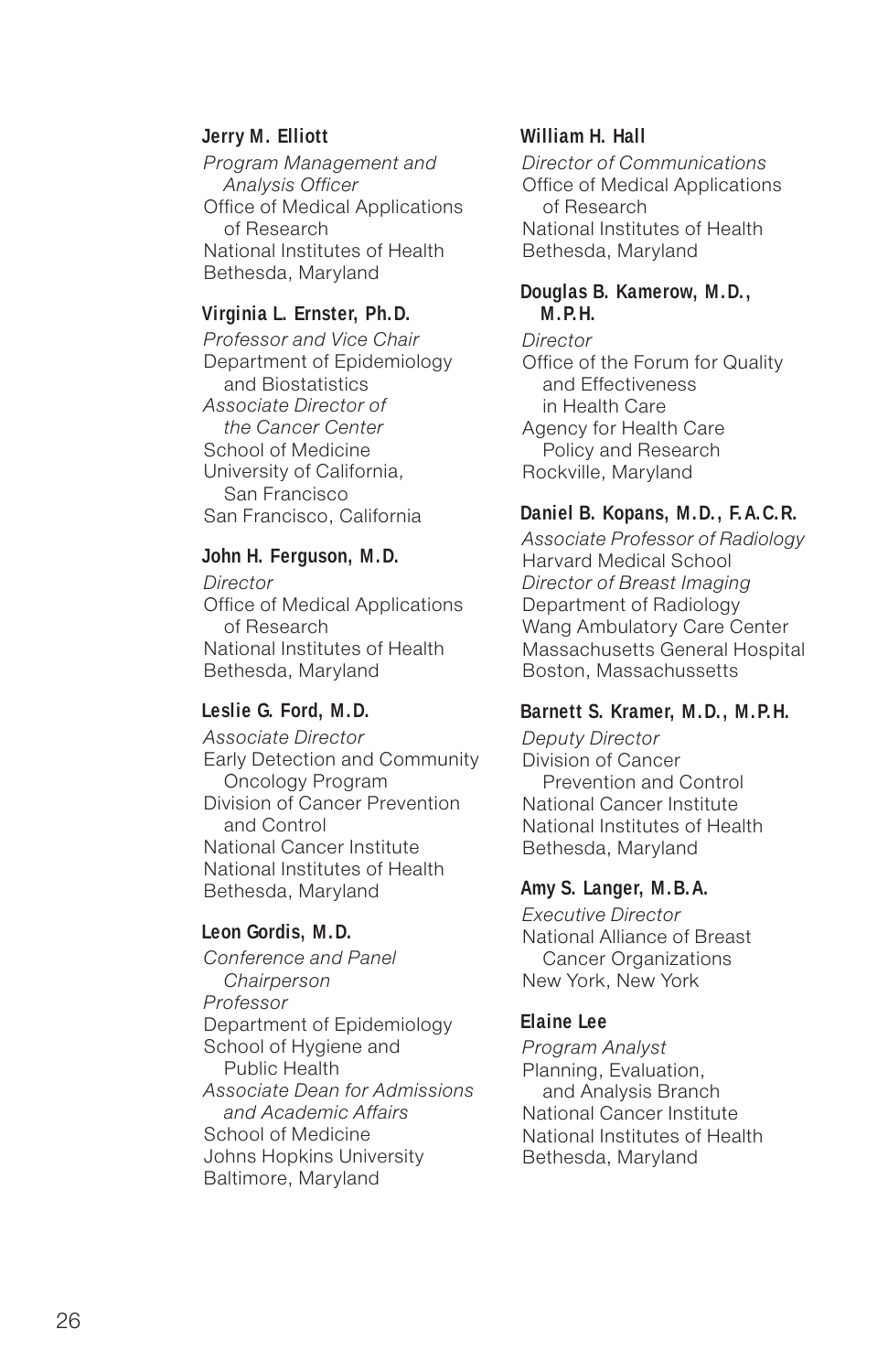#### **Nancy Lee, M.D.**

Associate Director for Science Division of Cancer Prevention and Control Centers for Disease Control and Prevention Atlanta, Georgia

#### **Carl M. Mansfield, M.D., D.Sc., F.A.C.R., F.A.C.N.M.**

Associate Director Radiation Research Program Division of Cancer Treatment, Diagnosis, and Centers National Cancer Institute National Institutes of Health Bethesda, Maryland

#### **Anthony B. Miller, M.B., F.R.C.P.**

Director, National Breast Screening Study Professor and Chairman Department of Preventive Medicine and Biostatistics University of Toronto Toronto, Ontario, Canada

#### **Sue Moss, Ph.D.**

Cancer Screening and Evaluation Unit Section of Epidemiology Institute of Cancer Research Sutton, Surrey, England

#### **Nancy Nelson**

Science Writer National Cancer Institute National Institutes of Health Bethesda, Maryland

#### **Gillian Newstead, M.D.**

Director of Breast Imaging Breast Imaging Center New York University New York, New York

#### **Cherie Nichols, M.B.A.**

Chief Planning, Evaluation, and Analysis Branch National Cancer Institute National Institutes of Health Bethesda, Maryland

#### **Vivian W. Pinn, M.D.**

**Director** Office of Research on Women's Health Office of the Director National Institutes of Health Bethesda, Maryland

#### **Alan Rabson, M.D.**

Deputy Director National Cancer Institute National Institutes of Health Bethesda, Maryland

#### **Barbara K. Rimer, Dr. P.H.**

**Director** Cancer Prevention, Detection, and Control Research Cancer Control Department Duke Comprehensive Cancer Center Duke University Medical Center Durham, North Carolina

#### **Sam Shapiro**

Professor Emeritus Health Policy and Management School of Hygiene and Public Health Johns Hopkins University Baltimore, Maryland

#### **Edward A. Sickles, M.D., F.A.C.R.**

Professor of Radiology Chief, Breast Imaging Section Department of Radiology University of California Medical Center San Francisco, California

#### **Robert A. Smith, Ph.D.**

Senior Director Department of Cancer Detection and Treatment American Cancer Society Atlanta, Georgia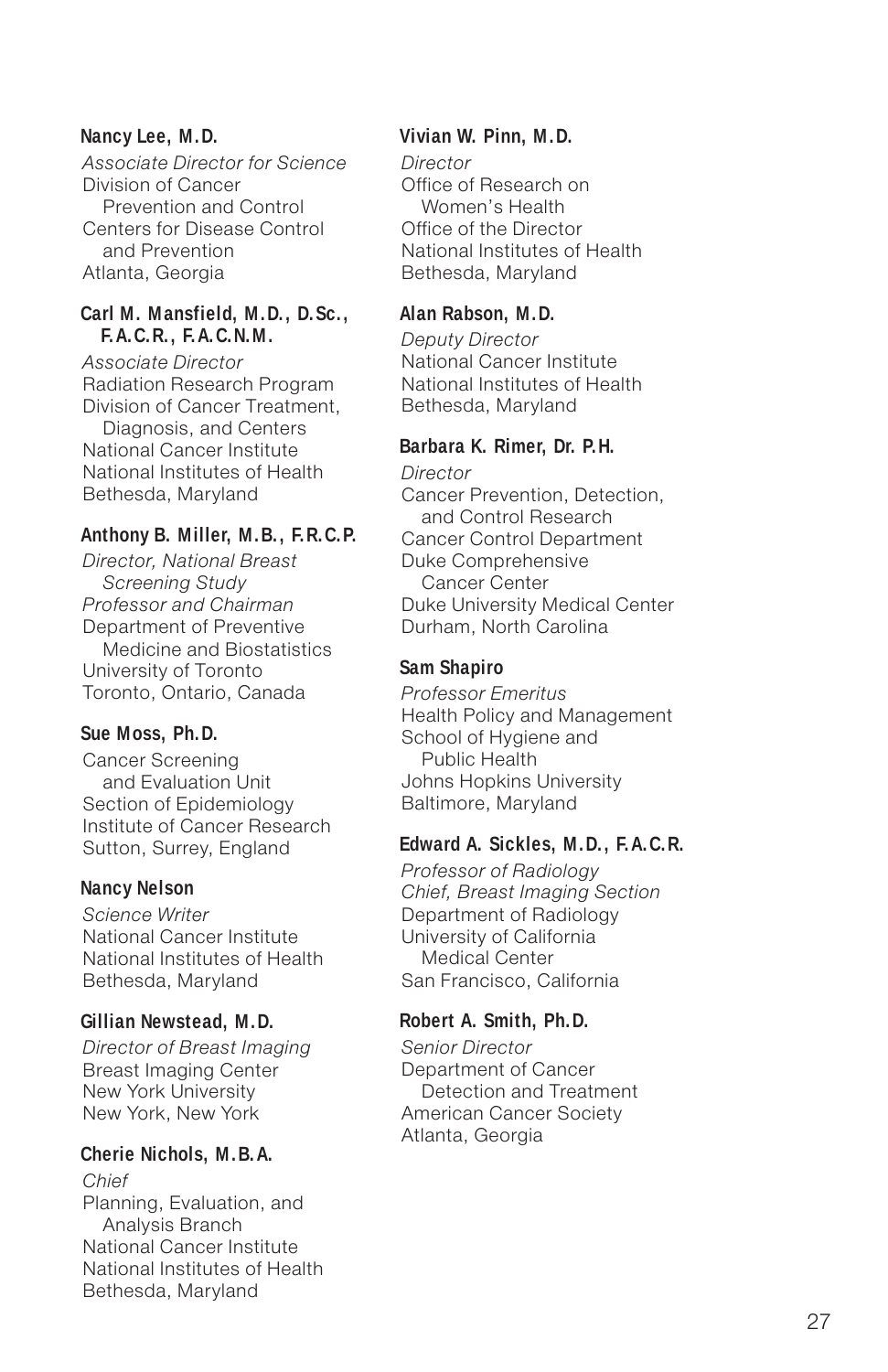#### **Edward Sondik, Ph.D.**

**Director** National Center for Health Statistics Centers for Disease Control and Prevention Hyattsville, Maryland

#### **László Tabár, M.D.**

Associate Professor and **Director** Department of Mammography Falun Central Hospital Falun, Sweden

#### **Robert E. Tarone, Ph.D.**

Mathematical Statistician Division of Cancer Epidemiology and Genetics National Cancer Institute National Institutes of Health Bethesda, Maryland

#### **Rosemary Yancik, Ph.D.**

Chief, Cancer Section Geriatrics Program National Institute on Aging National Institutes of Health Bethesda, Maryland

# **Conference Sponsors**

#### **National Cancer Institute**

Richard Klausner, M.D. **Director** 

#### **Office of Medical Applications of Research, NIH**

John H. Ferguson, M.D. **Director** 

### **Conference Cosponsors**

#### **National Institute on Aging**

Richard J. Hodes, M.D. **Director** 

#### **Office of Research on Women's Health, NIH**

Vivian W. Pinn, M.D. Director

#### **Centers for Disease Control and Prevention**

David Satcher, M.D., Ph.D. **Director**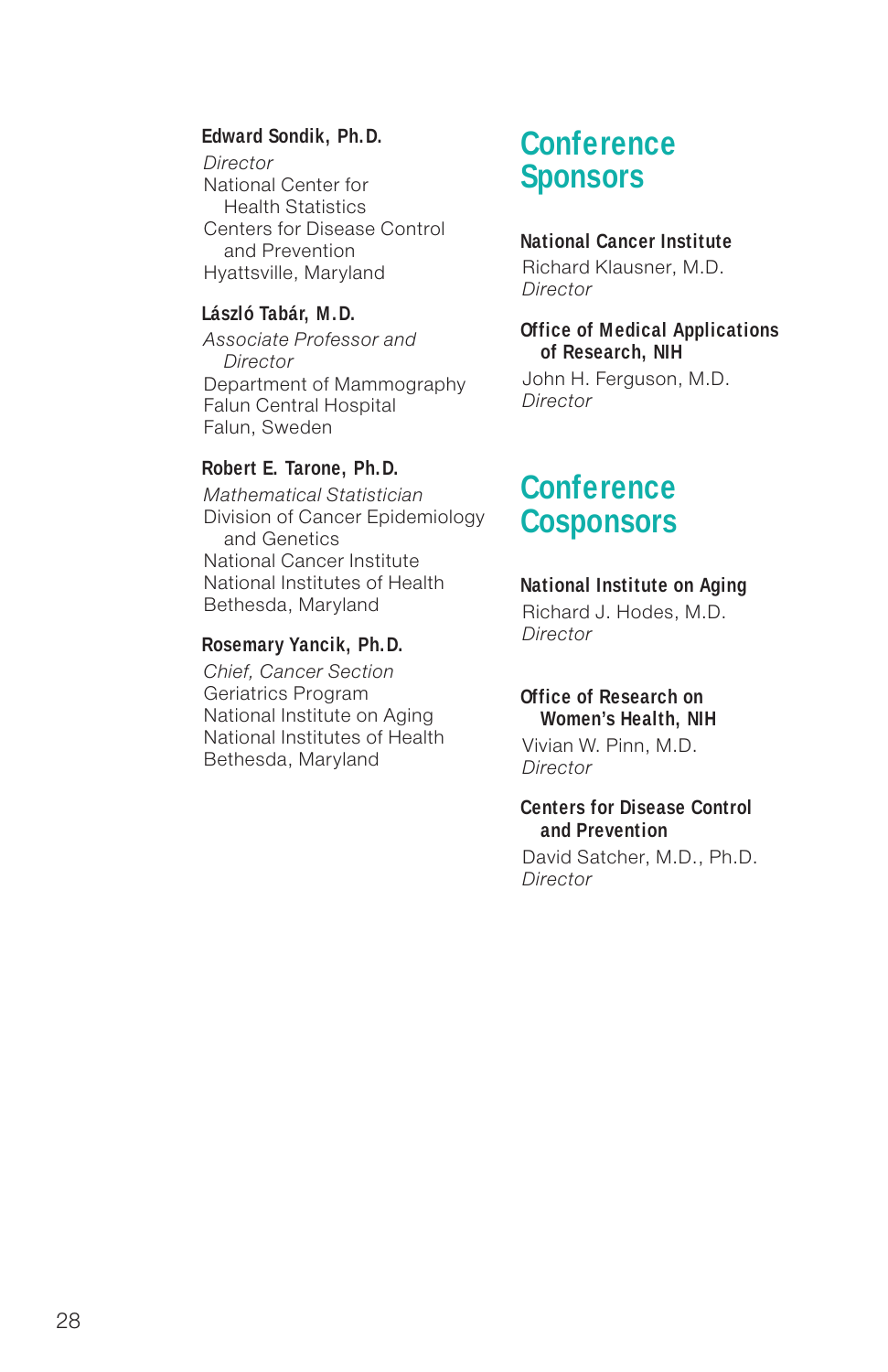# **Bibliography**

The following references were provided by the speakers listed above and were neither reviewed nor approved by the panel.

Alexander FE, Anderson RJ, Brown HK, Forrest APM, Hepburn W, Kirkpatrick AE, McDonald C, Muir BB, Prescott RJ, Shepherd SM, Smith A, Warner J. The Edinburgh randomised trial of breast cancer screening: results after 10 years of follow-up. Br J Cancer 1994;70:542-8.

American College of Radiology. Breast imaging reporting and data system. 2nd ed. Reston, VA: American College of Radiology; 1995.

Andersson I, Aspegren K, Janzon L, Landberg T, Lindholm K, Linell F, et al. Mammographic screening and mortality from breast cancer: the Malmö mammographic screening trial. BMJ 1988;297:943–8.

**Baines CJ.** Women and breast cancer: is it really possible for the public to be well informed? Can Med Assoc J 1992;146:2148–9.

Baines CJ, Miller AB, Bassett AA. Physical examination: its role as a single screening modality in the Canadian National Breast Screening Study. Cancer 1989;63:1816–22.

Beemsterboer PMM, Warmerdam PG, Boer R, Koning HJ de. Radiation risk of mammography related to benefit in screening programmes: a favourable balance? Unpublished manuscript.

Bjurstam N. Biorneld L. Mammography screening in women aged 40-49 years at entry: results of the randomized, controlled trial in Gothenburg, Sweden. 26th National Conference on Breast Cancer; May 10, 1994; Palm Desert, California.

Black WC, Nease RF, Tosteson ANA. Perceptions of breast cancer risk and screening effectiveness in women younger than 50 years of age. J Natl Cancer Inst 1995;87:720–31.

**Black WC, Welch HG.** Advances in diagnostic imaging and overestimations of disease prevalence and the benefits of therapy. N Engl J Med 1993;328:1237–43.

Breslow NE, Day NE. Statistical methods in cancer research II: the design and analysis of cohort studies. Lyon: International Agency for Research on Cancer; 1987.

Brown ML, Houn F, Sickles EA, Kessler LG. Screening mammography in community practice: positive predictive value of abnormal findings and yield of follow-up diagnostic procedures. Am J Roentgenol 1995;165:1373–7.

Brown ML, Kessler LG, Rueter FG. Is the supply of mammography machines outstripping need and demand? An economic analysis. Ann Intern Med 1990;113:547–52.

Bull AR, Campbell MJ. Assessment of the psychological impact of a breast screening programme. Br J Radiol 1991;64:510–5.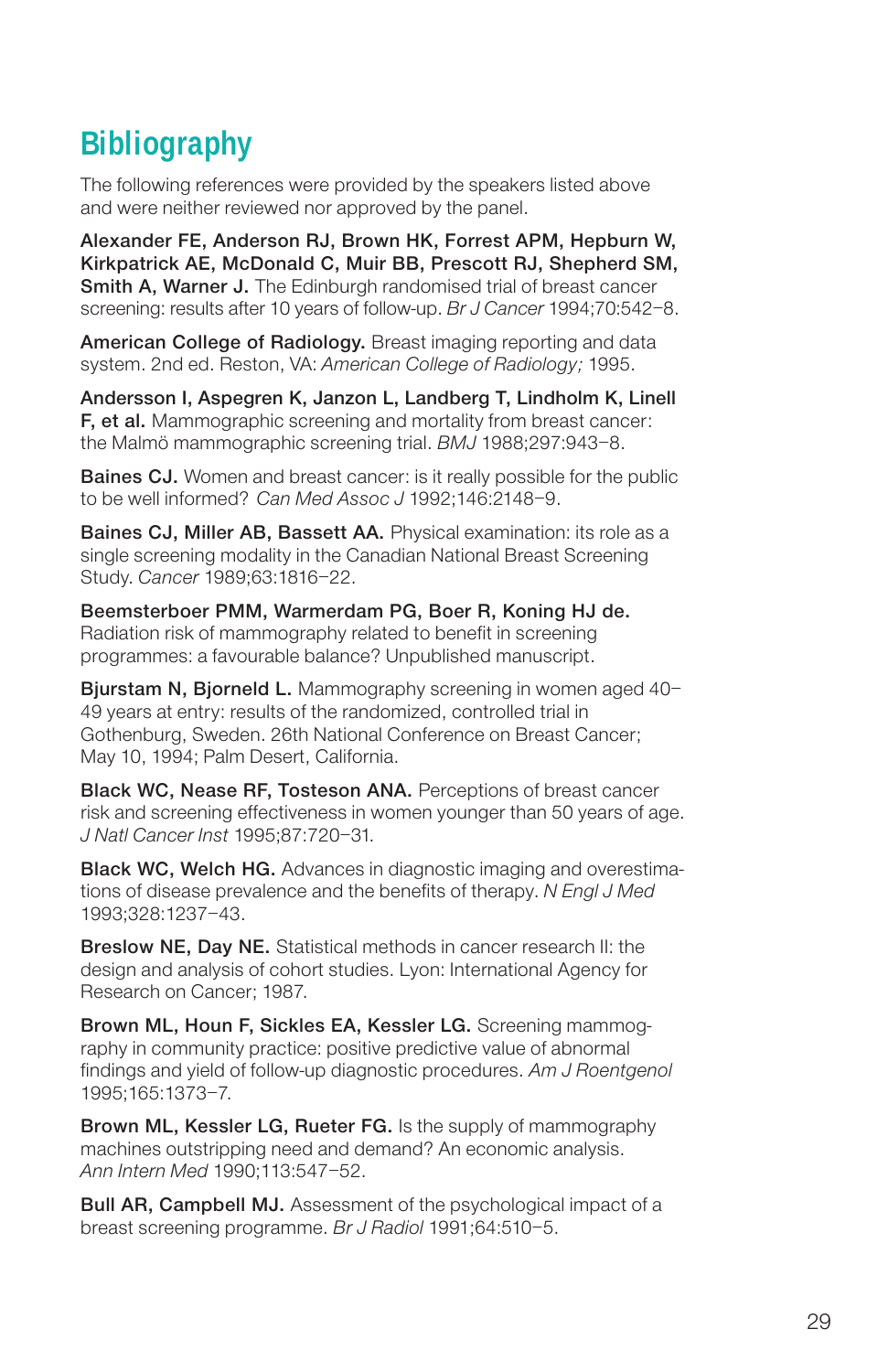Byrne C, Smart CR, Cherk C, Hartmann WH. Survival advantage differences by age: evaluation of the extended follow-up of the Breast Cancer Detection Demonstration Project. Cancer 1994;74:301–10.

Cady B. Is axillary node dissection necessary in routine management of breast cancer? No. In: DeVita VT, Hellman S, Rosenberg SA, editors. Important advances in oncology. Philadelphia: Lippincott-Raven Publishers; 1996. p. 251–65.

Cady B, Stone MD, Schuler JG, Thakur R, Wanner MA, Lavin PT. The new era in breast cancer invasion, size, and nodal involvement dramatically decreasing as a result of mammographic screening. Arch Surg 1996;131:301–8.

Cady B, Stone MD, Wayne J. New therapeutic possibilities in primary invasive breast cancer. Ann Surg 1993;218(3):338–49.

Campbell HS, McBean M, Mandin H, Bryant H. Teaching medical students how to perform a clinical breast examination. Acad Med 1994;69:993–5.

Campbell HS, Pilgrin CA, Fletcher SW, Morgan TM, Lin S. Improving physicians' and nurses' clinical breast examination: a randomized controlled trial. Am J Prev Med 1991;7:1–8.

Chen HH, Duffy SW, Tabar L. A Markov chain method to estimate the tumor rate from preclinical to clinical phase, sensitivity and positive predictive value for mammography in breast cancer screening. The Statistician 1996;45:307–17.

Cole P, Morrison AS. Basic issues in population screening for cancer. J Natl Cancer Inst 1980;64:1263–72.

Committee and Collaborators, Falun Meeting. Report of the meeting on mammographic screening for breast cancer in women aged 40–49, Falun, Sweden, March 1996. Int J Cancer. In press.

Cox B. Benefit of mammography screening in women ages 40–49 years: current evidence from randomized controlled trials [letter]. Cancer 1996;78:572–3.

Curpen BN, Sickles EA, Sollitto RA, Ominsky SH, Galvin HB, **Frankel SD.** The comparative value of mammographic screening for women 40–49 years old versus women 50–64 years old. Am J Roentgenol 1995;164:1099–103.

de Koning HJ. Current controversies in cancer. Is mass screening for breast cancer cost-effective? Eur J Cancer 1996;32A:1835–44.

de Koning HJ, Boer R, Warmerdam PG, Beemsterboer PMM, van der Maas PJ. Quantitative interpretation of age-specific mortality reductions from the Swedish breast cancer screening trials. J Natl Cancer Inst 1995;87:1217–23.

Duffy SW, Chen HH. Parameters of screening practice and outcome variation among programmes. Proceedings of the Falun Conference, 1996.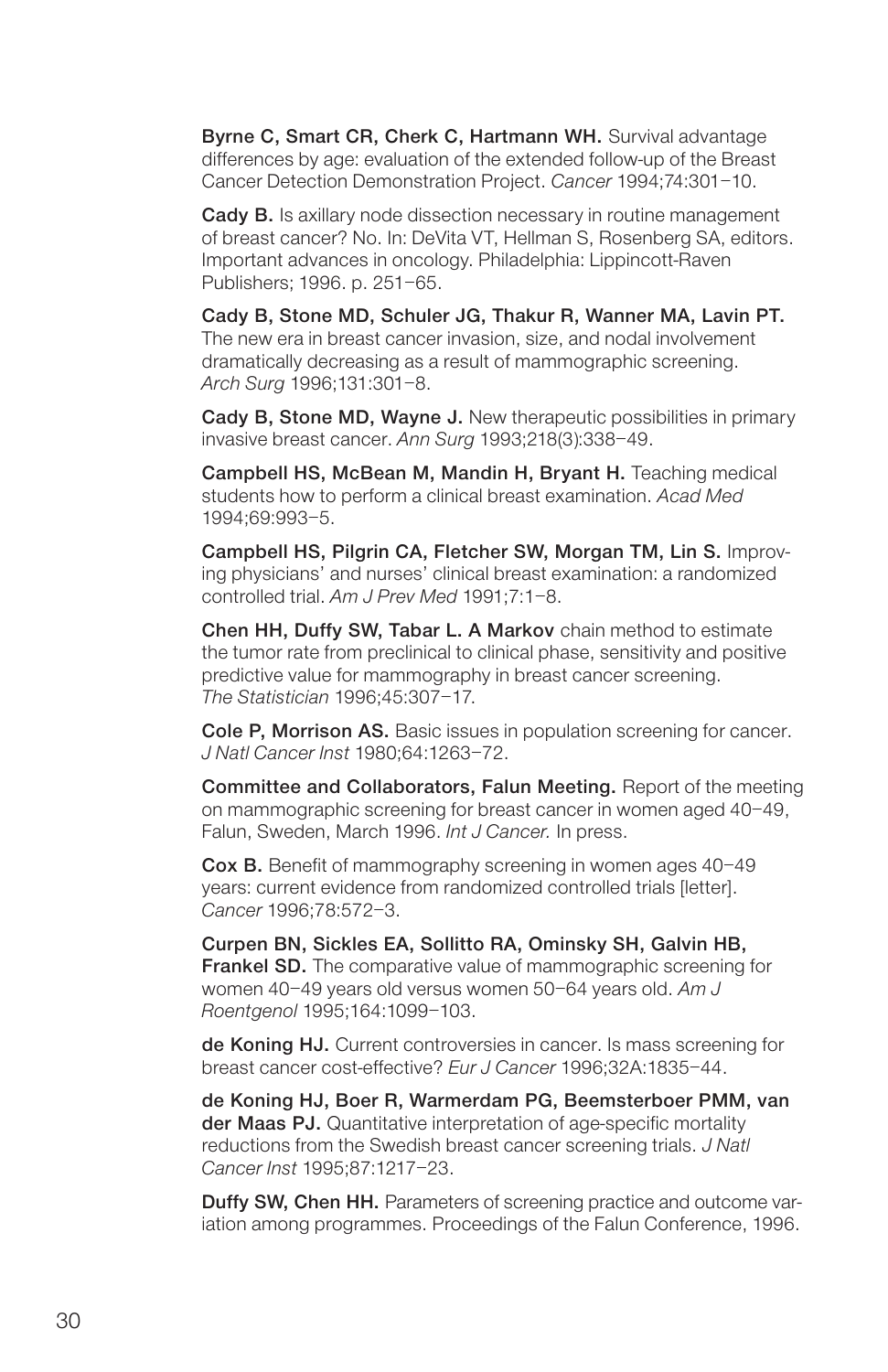Eckhardt S, Badellino F, Murphy GP. UICC meeting on breast cancer screening in pre-menopausal women in developed countries. Int J Cancer 1994;56:1–5.

Elwood JM, Cox B, Richardson AK. The effectiveness of breast cancer screening by mammography in younger women. Online J Curr Clin Trials 1993; document 32, para 1–195.

**Ernster VL.** Epidemiology and natural history of ductal carcinoma in situ. In: Silverstein MJ, editor. Ductal carcinoma in situ of the breast: a diagnostic and therapeutic dilemma. Baltimore: Williams and Wilkins. In press.

Ernster VL, Barclay J, Kerlikowske K, Grady D, Henderson IC. Incidence and treatment for ductal carcinoma in situ of the breast. JAMA 1996;275:913–8.

Feig S. Estimation of currently attainable benefit from mammographic screening of women aged 40–49 years. Cancer 1995;75:2412–9.

Feig SA. Assessment of radiation risk from screening mammography. Cancer 1996;77:818–22.

**Feig SA.** Determination of mammographic screening intervals with surrogate markers for women aged 40-49 years [editorial]. Radiology 1994;193:311–4.

Feig SA, Dodd GD, Hendrick RE. Mammography risks and benefits. In: Radiation Protection in Medicine, Proceedings of the Twenty-eighth Annual Meeting of the National Council on Radiation Protection and Measurements, Proceedings No. 14. Bethesda, MD: National Council on Radiation Protection and Measurements; 1993. p. 240–53.

Fletcher SW, Black W, Harris R, Rimer BK, Shapiro S. Report of the International Workshop on Screening for Breast Cancer. J Natl Cancer Inst 1993;85:1644–56.

Frisell J, Eklund G, Hellström L, et al. Randomized study of mammographic screening — preliminary report on mortality in the Stockholm trial. Breast Cancer Res Treat 1991;18:49–56.

Frisell J, Glas U, Hellström L, Somell A. Randomized mammographic screening for breast cancer in Stockholm. Design, first rounds results, and comparisons. Breast Cancer Res Treat 1986;8:45–54.

Frisell J, von Rosen A, Wiege et al. Interval cancer and survival in a randomized breast cancer screening trial in Stockholm. Breast Cancer Res Treat 1992;24:11–6.

Glasziou PP, Woodward AJ, Mahon C. Mammographic screening trials for women aged under 50: a quality assessment and metaanalysis. Med J Aust 1995;162:625–9.

Gustafsson L. QUEST. A program system for statistical and epidemiological data analysis. Umeå University, Umeå, Sweden. January 1990.

Hakama M. Breast cancer screening with mammography [letter]. Lancet 1993;341:1531.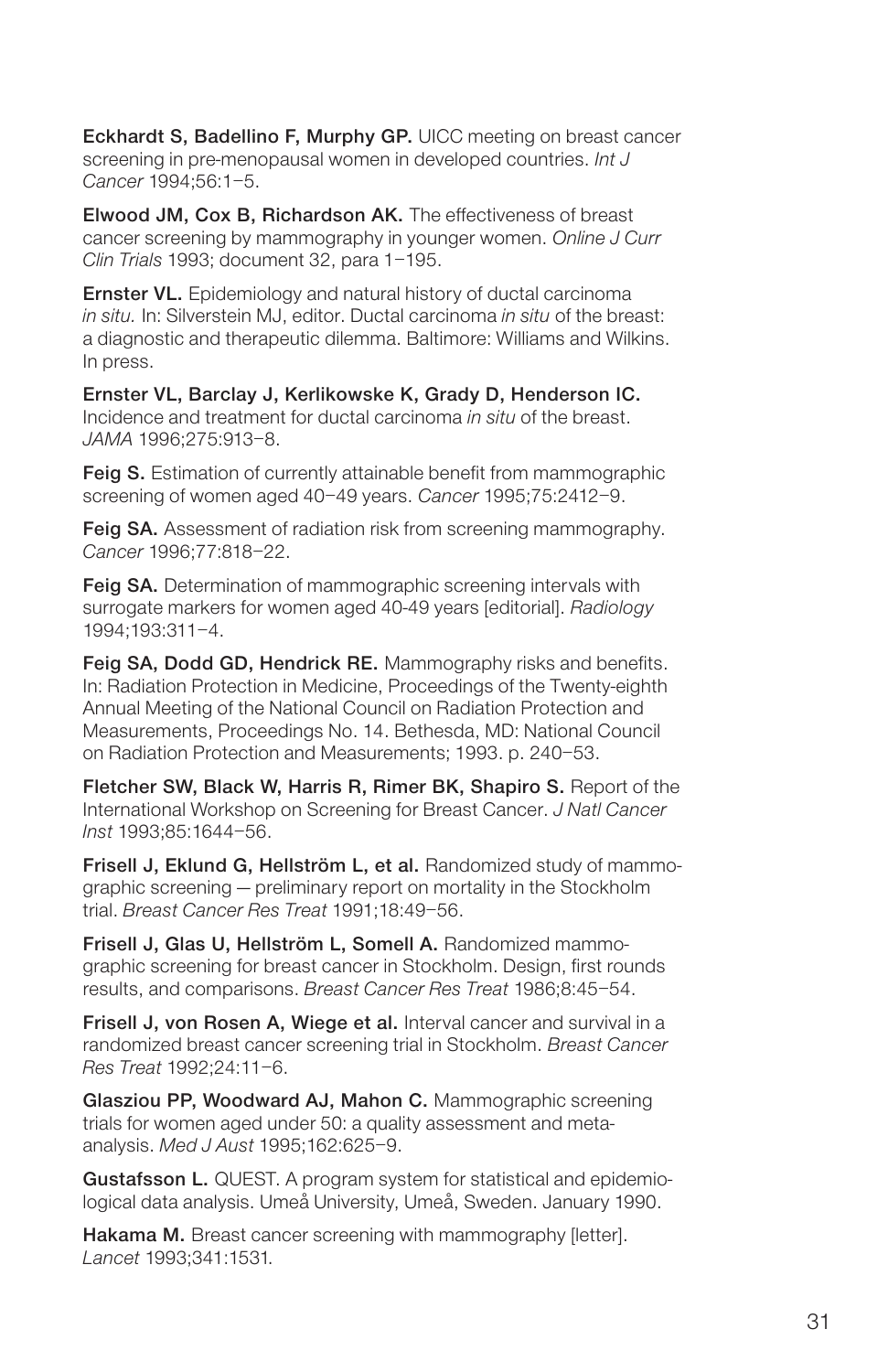Harris R, Leininger L. Clinical strategies for breast cancer screening: weighing and using the evidence. Ann Intern Med 1995;122:539–47.

Hellman S. Karnofsky memorial lecture. Natural history of small breast cancers. J Clin Oncol 1994;12(10):2229–34.

Henson RM, Wyatt SW, Lee NC. The National Breast and Cervical Cancer Early Detection Program: A comprehensive public health response to two major health issues for women. J Public Health Management Practice 1996;2:36–47.

House Committee on Government Operations. Misused science: the National Cancer Institute's elimination of mammography guidelines for women in their forties. Union Calendar No. 480. House Report 103-863. October 20, 1994.

Hutchison G, Shapiro S. Lead time gained by diagnostic screening for breast cancer. J Natl Cancer Inst 1968;41:665–81.

Kerlikowske K, Grady D, Barclay J, Sickles EA, Eaton A, Ernster V. Positive predictive value of screening mammography by age and family history of breast cancer. JAMA 1993;270:2444-50.

Kerlikowske K, Grady D, Barclay J, Sickles EA, Ernster V. Effect of age, breast density, and family history on the sensitivity of first screening mammography. JAMA 1996;276:33.

Kerlikowske K, Grady D, Rubin S, Sandrock C, Ernster V. Efficacy of screening mammography: a meta-analysis. JAMA 1995;273:149–54.

Kopans DB. Mammography screening and the controversy concerning women aged 40–49. Rad Clin N Am 1995;33:1273–90.

Kopans DB, Feig SA. The Canadian national breast screening study: a critical review. Am J Roentgenol 1993;161:755-60.

Kopans DB, Halpern E, Hulka CA. Statistical power in breast cancer screening trials and mortality reduction among women 40–49 with particular emphasis on the national breast screening study of Canada. Cancer 1994;74:1196–203.

Kopans DB, Moore RH, McCarthy KA, Hall DA, Hulka CA, Whitman GJ, Slanetz PJ, Halpern EF. The positive predictive value of breast biopsy performed as a result of mammography: there is no abrupt change at age 50 years. Radiology 1996;200:357–60.

Lachin JM. Introduction to sample size determination and power analysis for clinical trials. Control Clin Trials 1981;2:93–113.

Larsson L-G, Nyström L, Wall S, Rutqvist LE, Andersson I, Bjurstam N, Fagerberg G, Frisell J, Tabár L. The Swedish randomised mammography screening trials. An analysis of their effect on the breast cancer related excess mortality. J Med Screen 1996;3:129–32.

Lein BC, Alex WR, Zebly M, Pezzi CM. Results of needle localized breast biopsy in women under age 50. Am J Surg 1996;171:356–9.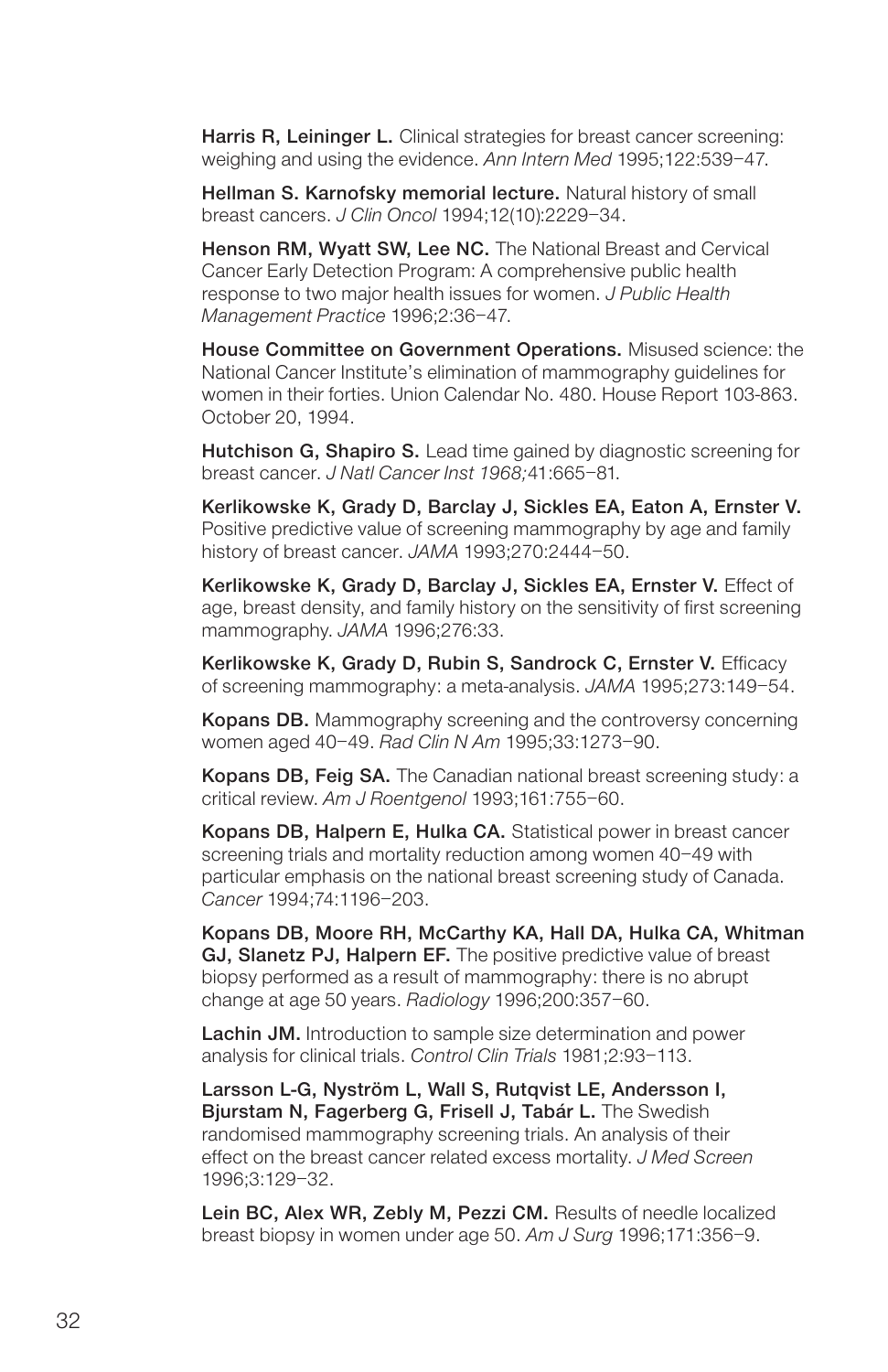Lerman C, Ross E, Boyce A, Gorchov P, McLaughlin R, Rimer BK, Engstrom P. The impact of mailed psycho educational materials to women with abnormal mammograms. Am J Public Health 1992;82(5):1-2.

Lerman C, Trock B, Rimer BK, Boyce A, Jepson C, Engstrom PF. Psychological and behavioral implications of abnormal mammograms. Ann Intern Med 1991;114:657–61.

Lindbrink E, Elfving J, Frisell J, Jonsson E. Neglected aspects of false-positive findings in mammographic screening. BMJ 1996;312:273–6.

May DS, Jamison PM, Lee NC. Results from the National Breast and Cervical Cancer Early Detection Program, October 1 1991–September 30, 1993. MMWR Morb Mortal Wkly Rep 1994:43:530–4.

McCarthy BD, Yood MU, Boohaker EA, Ward RE, Rebner M, Johnson CC. Inadequate follow-up of abnormal mammograms. Am J Prev Med 1996;12: 282–8.

Mettler FA, Upton AC, Kelsey CA, Ashby RN, Rosenberg RD, Linver MN. Benefits versus risks from mammography: a critical reassessment. Cancer 1996;77:903–9.

Miller AB, Baines CJ, To T, Wall C, et al. Canadian National Breast Screening Study: 1. breast cancer detection and death rates among women aged 40 to 49 years. Can Med Assoc J 1992;147:1459–76.

Miller AB, Howe GR, Sherman GJ, et al. Mortality from breast cancer after irradiation during fluoroscopic examination in patients being treated for tuberculosis. N Engl J Med 1989;321:1285–9.

Moher D, Dulberg C, Wells GA. Statistical power, sample size, and their reporting in randomized controlled trials. JAMA 1994;272:122–4.

Morrison AS. Screening in chronic disease. New York: Oxford University Press, 1992.

Nielsen M, Thomsen JL, Primdahl S, Dyreborg U, Andersen JA. Breast cancer and atypia among young and middle-aged women: a study of 110 medicolegal autopsies. Br J Cancer 1987;56:814–9.

Nystrom L, Larsson L. Breast cancer screening with mammography [letter]. Lancet 1993;341:1531–2.

Nyström L, Larsson L-G, Rutqvist LE, Lindgren A, Lindqvist M, Rydén S, Andersson I, Bjurstam N, Fagerberg G, Frisell J, Tabár L. Determination of cause of death among breast cancer cases in the Swedish randomized mammography screening trials. A comparison between official statistics and validation by an endpoint committee. Acta Oncol 1995;34:145–32.

Nyström L, Larsson L-G, Wall S, Rutqvist LE, Andersson I, Bjurstam N, Fagerberg G, Frisell J, Tabár L. The overview of the Swedish randomised mammography trials. The total mortality pattern and the representativity of the study cohorts. J Med Screen 1996;3;85-7.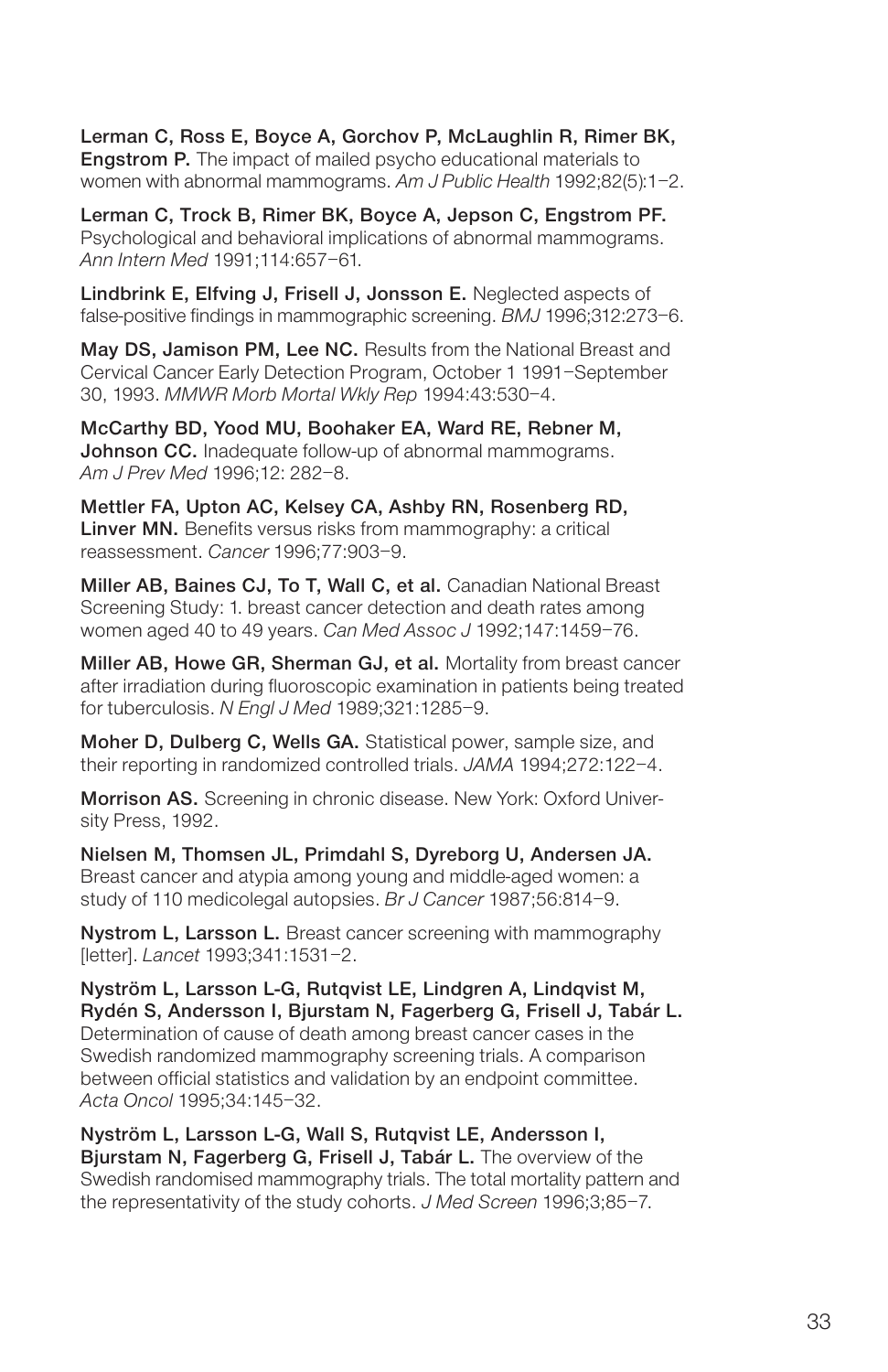Nyström L, Rutqvist LE, Wall S, Lindgren A, Lindqvist M, Rydén S, Andersson I, Bjurstam N, Fagerberg G, Frisell J, Tabár L, Larsson LG. Breast cancer screening with mammography: overview of Swedish randomised trials. Lancet 1993;341:973–8.

Oortmarssen GJ van, Habbema JDF, Maas PJ van der, Koning HJ de, Collette HJA, Verbeek ALM, Geerts AT, Lubbe KTN. A model for breast cancer screening. Cancer 1990;66:1601–12.

Reese-Coulbourne J, National Breast Cancer Coalition, Washington, D.C.; Yaker A, executive director, Share, New York City; Wiener B, director, Women's Cancer Resource Center, Minneapolis; and the newsletters of Breast Cancer Action, San Francisco, and the Women's Community Cancer Project, Cambridge, Massachusetts.

Roberts M, Alexander F, Anderson T. Edinburgh trial of screening for breast cancer: mortality at seven years. Lancet 1990;335:241–6.

Roberts MM, Alexander FE, Anderson TJ, et al. The Edinburgh randomised trial of screening for breast cancer: description of method. Br J Cancer 1984;47:1–6.

Rutqvist LE. Summary of the characteristics of the Swedish trials. Proceedings of the Falun Conference, 1996.

Shapiro S, Venet W, Strax P, et al. Current results of the breast cancer screening randomized trial: the Health Insurance Plan (HIP) of greater New York study. In: Day N, Miller A, editors. Screening for breast cancer. Toronto: Hans Huber; 1988.

Shapiro S, Venet W, Strax P, Venet L. Periodic screening for breast cancer: the Health Insurance Plan project and its sequelae, 1963–1986. Baltimore: Johns Hopkins University Press; 1988.

Shapiro S, Venet W, Strax P, et al. Selection, followup, and analysis in the health insurance plan study: a randomized trial with breast cancer screening. In: Garfinkel L, Ochs O, Mushinski M, editors. Selection, followup, and analysis in prospective studies: a workshop. NIH Publication 85-2713; National Cancer Institute Monograph 67. Washington, DC: Department of Health and Human Services, Public Health Service; 1985.

Shapiro S, Venet W, Strax P, et al. Ten- to fourteen-year effect of screening on breast cancer mortality. J Natl Cancer Inst 1982;69:349-55.

Sickles EA, Kopans DB. Deficiencies in the analysis of breast cancer screening data [editorial]. J Natl Cancer Inst 1993;85:1621-4.

Smart CR, Hendrick RE, Rutledge JH, Smith RA. Benefit of mammography screening in women ages 40–49: current evidence from randomized, controlled trials. Cancer 1995;75:1619–26.

Tabár L, Duffy SW, Chen H-H. Re: Quantitative interpretation of agespecific mortality reductions from the Swedish breast cancer screening trials. J Natl Cancer Inst 1996;88:52–3.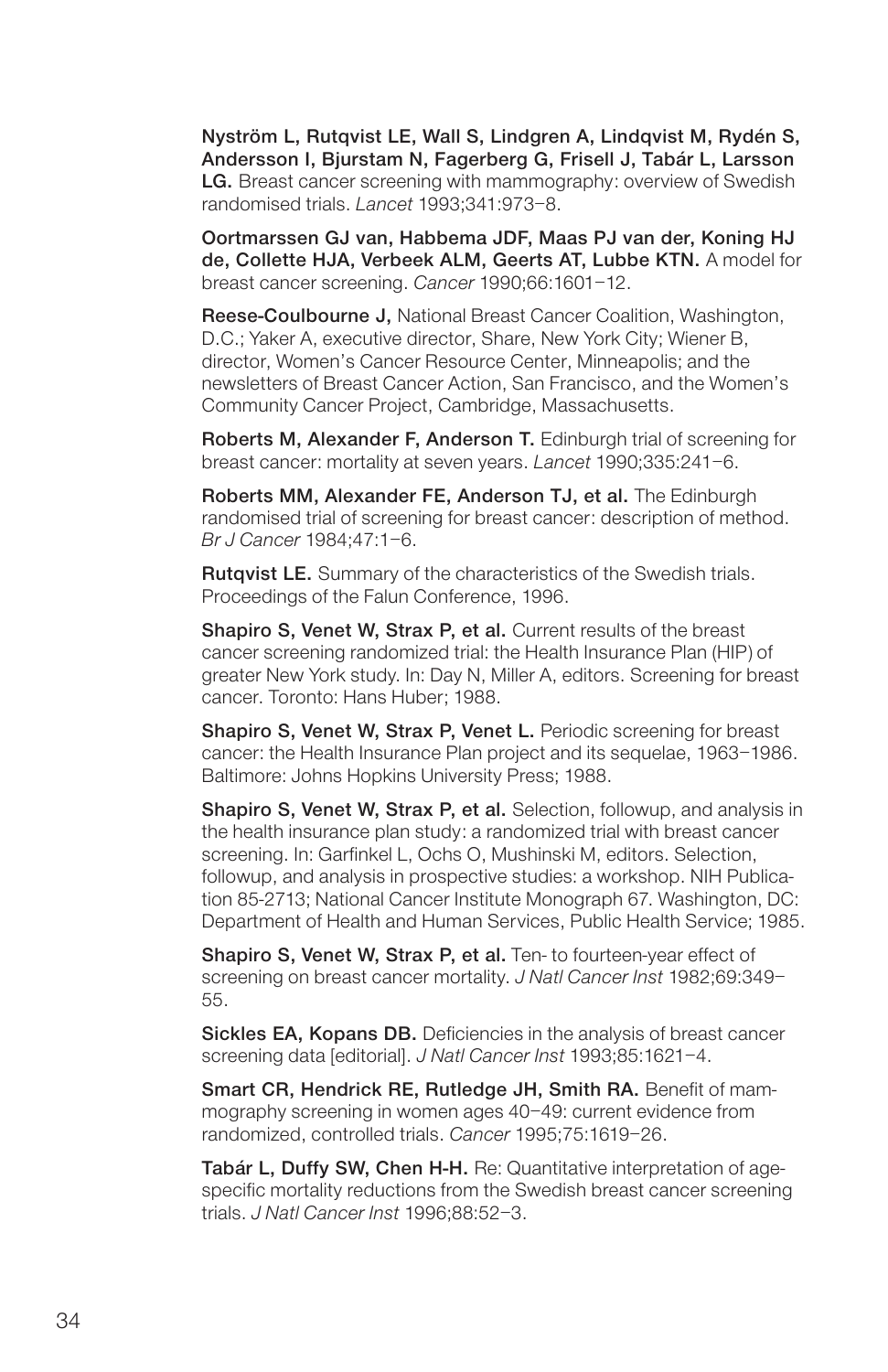Tabár L, Duffy SW, Warren Burhenne L. New Swedish breast cancer detection results for women aged 40–49. Cancer 1993;72:1437–48.

Tabár L, Fagerberg G, Chen HH, Duffy SW. Screening for breast cancer in women aged under 50: mode of detection, incidence, fatality and histology. J Med Screen 1995;2:94–8.

Tabár L, Fagerberg G, Duffy SW, Day NE, Gad A, Grontoft O. Update of the Swedish two-county program of mammographic screening for breast cancer. Radiol Clin North Am 1992;30:187–210.

Tabár L, Fagerberg G, Chen HH, Duffy SW, Gad A. Tumour development, histology and grade of breast cancers: prognosis and progression. Int J Cancer 1996;66:413–9.

Tabár L, Fagerberg G, Chen HH, et al. Efficacy of breast cancer screening by age: new results from the Swedish Two-County Trial. Cancer 1995;75:2507–17.

Tarone RE. The excess of patients with advanced breast cancer in young women screened with mammography in the Canadian National Breast Screening Study. Cancer 1995; 75:997–1003.

**Therfiell EL, Lindgren JAJ.** Breast cancer survival rates in women younger and in those older than 50 years: effect of mammography screening. Radiology 1996;201:421–6.

Thurfjell EL, Lindgren JA. Population-based mammography screening in Swedish clinical practice: prevalence and incidence screening in Uppsala county. Radiology 1994;193:351-7.

Wald N, Chamberlain F, Hackshaw A. Report of the European Society for Mastology: Breast Cancer Screening Evaluation Committee (1993). Breast 1993;2:209–16.

Walter SD, Day NE. Estimation of the duration of the preclinical state using data. Am J Epidemiol 1983;118:865–86.